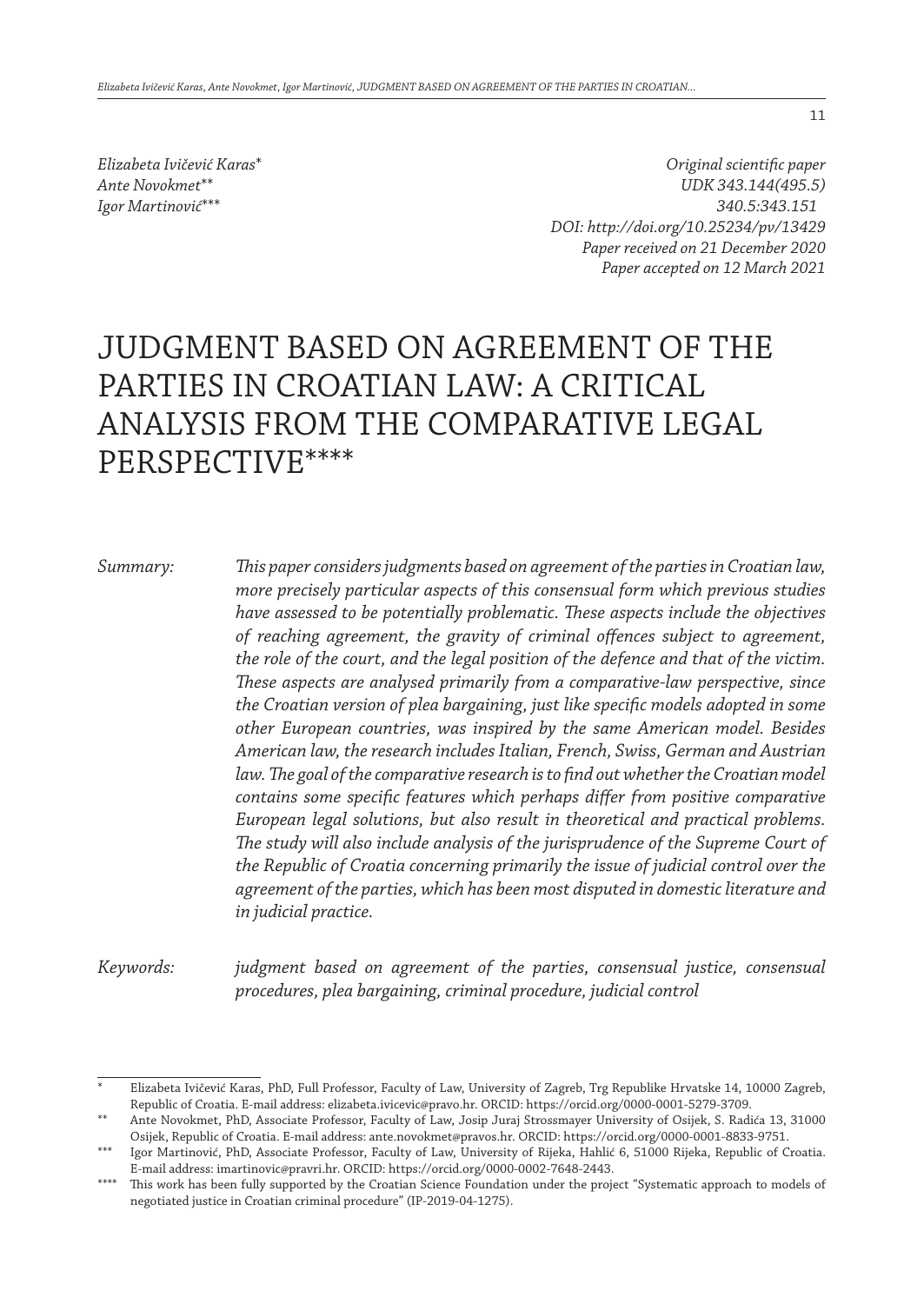## **1. INTRODUCTION**

Judgment based on agreement of the parties is a Croatian model of plea bargaining, a consensual procedure which exists in various forms in a number of comparative legal systems. Although a relatively new procedural form, it was quickly accepted in Croatian judicial practice primarily due to the fact that it enables the economical and speedy solving of criminal cases.1 This paper does not offer a comprehensive analysis of judgments based on agreement of the parties in Croatian law, which has relatively often been discussed in the domestic literature. Instead, this paper is devoted to particular aspects of this consensual form which have been detected in previous studies as potentially problematic and which include the objectives of reaching agreement, the gravity of criminal offences subject to agreement, the role of the court, as well as the legal position of the defence and also that of the victim. $^2$  These aspects will be analysed primarily from a comparative-law perspective, since the Croatian version of plea bargaining, just like specific models adopted in some other European countries, was inspired by the same American model.<sup>3</sup>

Versions of plea agreements in continental European countries differ in many respects from the American model, and also differ from each other, primarily due to the countries' different legal traditions and various basic principles of domestic criminal procedures. The research will therefore include, besides American law, Italian, French, Swiss, German and Austrian law. These European legal systems are close to the Croatian system due to historical bonds, geographical proximity or/and traditional influence. The goal of the comparative research is to find out whether the Croatian model contains some specific features which perhaps differ from positive comparative European legal solutions, but which also result in theoretical and practical problems. The research will also include analysis of the jurisprudence of the Supreme Court of the Republic of Croatia primarily concerning the issue of judicial control over the agreement of the parties, which has, at least up to this moment, been most disputed in domestic literature and in judicial practice.

# **2. COMPARATIVE LEGAL ANALYSIS**

# **2.1. American model of plea bargaining – an inspiration for European legal legislators**

Settlements in criminal proceedings are one of the most significant features of the US judicial system. Although plea agreement has been applied in the United States for more than two

<sup>1</sup> See Turudić, I., Pavelin Borzić, T., Bujas, I., *Sporazum stranaka u kaznenom postupku – trgovina pravdom ili?* Pravni vjesnik, Vol. 32, No. 1, 2016, p. 122. See also Tomičić, Z., Novokmet, A., *Nagodbe stranaka u kaznenom postupku – dostignuća i perspektive*, Pravni vjesnik, Vol. 28, No. 3-4, 2012, pp. 177 – 178.

<sup>2</sup> See Ivičević Karas, E., *Consensual Justice in Croatian Criminal Procedural Law: the Need for a Systematic Approach*, in "EU 2020 – Lessons from the Past and Solutions for the Future, EU and Comparative Law Issues and Challenges Series (ECLIC) – ISSUE 4, University of Josip Juraj Strossmayer Faculty of Law, Osijek, 2020, p. 429.

<sup>3</sup> Krstulović Relija, A., *Primjena kazne na zahtjev stranaka kao mehanizam konsenzualnog stranačkog upravljanja postupkom u talijanskom kaznenom procesnom pravu*, Hrvatski ljetopis za kazneno pravo i praksu, Vol. 9, No. 2, 2002, pp. 374 – 380.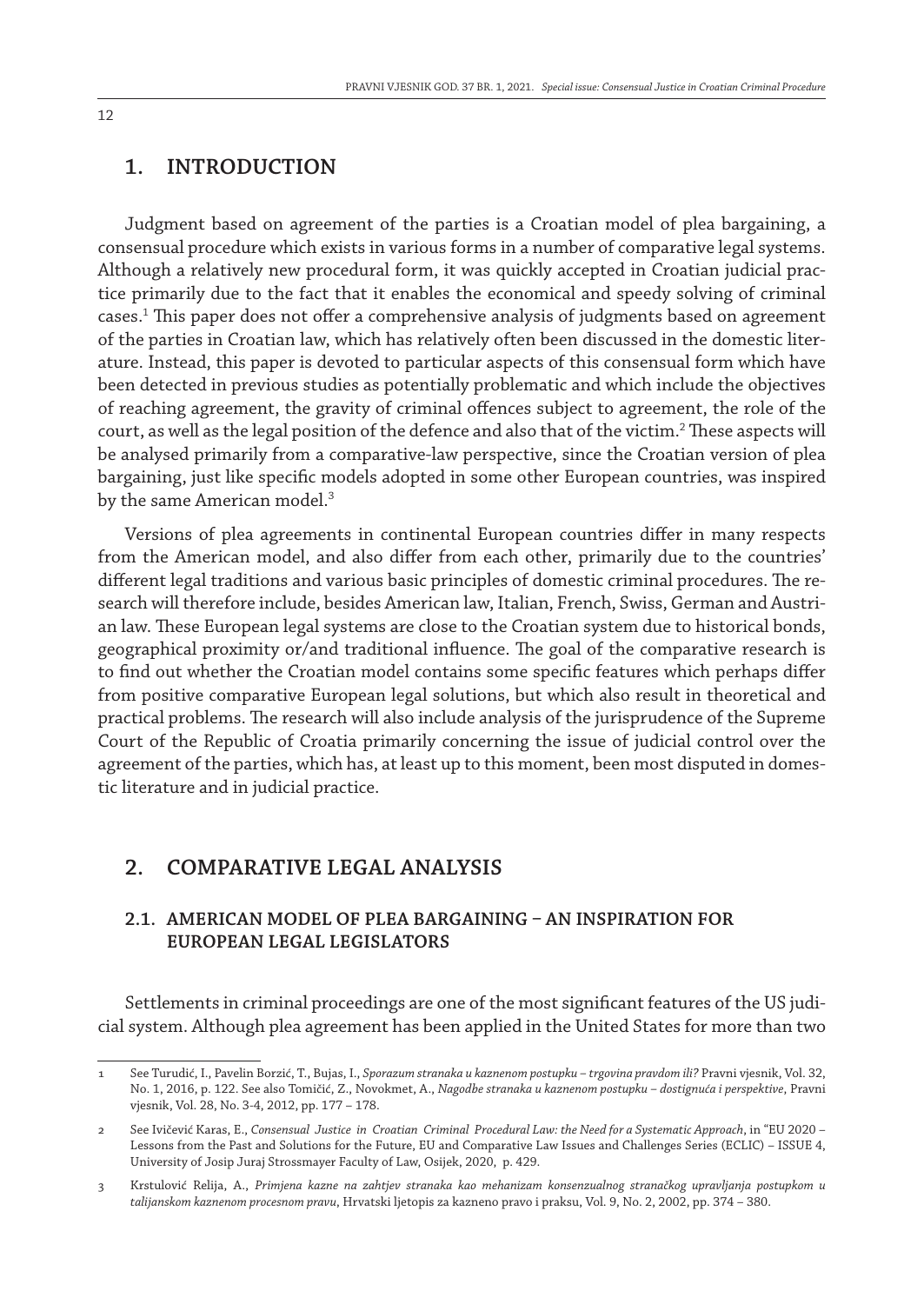hundred years,<sup>4</sup> putting this into everyday practice began only in 1970 after the US Supreme Court, in the famous case of Brady v. United States, $^5$  gave legitimacy to consensual procedures for agreements, emphasising on that occasion that this was an integral part of the US criminal justice system, significantly contributing to the efficiency of criminal justice. $^{\rm 6}$  Today, plea bargaining has virtually become almost the only way of dealing with criminal cases. According to statistical indicators, in 2019, as many as 97% of cases ended in a settlement.<sup>7</sup>

Although the term settlement is usually denoted in everyday speech by the phrase plea bargaining, it should be emphasised that there are several forms of plea agreements. In particular, the Federal Rules of Criminal Procedure (hereinafter: FRCP)<sup>8</sup> distinguish between charge bargaining and sentence bargaining (Art. 11 (c) (1) FRCP) as two basic forms of settlement, while in practice count bargaining and fact bargaining are also mentioned as types of plea agreement.<sup>9</sup> Charge bargaining is the most common and widespread form of plea bargaining. It is an agreement between the prosecutor and the defendant in which the prosecutor agrees to mitigate the indictment in exchange for the defendant's confession by giving up the original charge for a lesser charge (for example, the prosecutor may propose dropping the murder count for the defendant and have him plead guilty to manslaughter).<sup>10</sup> Count bargaining is a subtype of charge bargaining that comes to the fore when a person is charged with multiple crimes.11 In such a situation, the prosecutor and the defendant may enter into an agreement that the defendant will plead guilty to certain charges in exchange for other charges being dropped. Fact bargaining is also a subtype of charge bargaining by which the prosecutor and the defendant agree on certain facts of the offence for which the defendant will plead guilty but which do not correspond to the offence actually committed. In other words, the defendant will plead guilty in order to keep certain facts out of the case that would lead to a harsher punishment.12 Finally, sentence bargaining is an agreement by which the prosecutor and the defendant agree on a particular punishment to be imposed on the defendant on condition that he pleads guilty (Art. 11 (c), 1, B, C, FRCP). However, it should be emphasised that the prosecutor does not impose a punishment, but the parties bring their agreement before the court, according to which the judge can refuse this kind of agreement if he or she disagrees with the punishment that has been offered by the prosecutor. Simply because of this risk, sentence bargaining is rarely used in practice, since charge bargaining is a safer and easier way for an agreement that will satisfy both the prosecutor and the defendant.<sup>13</sup>

- 12 *Ibid.*
- 13 *Ibid.,* p. 189.

<sup>4</sup> See: Fischer, G., *Plea Bargaining's Triumph*, The Yale Law Journal, Vol. 109, 2000, pp. 857-1086, Alschuler, A. W., *Plea Bargaining and Its History*, Law & Society Review, Vol. 13, No. 2, 1979, pp. 211-245.

<sup>5</sup> Brady v. United States, 397 U.S. 742, 90 S. Ct. 1463 (1970).

<sup>6</sup> Kavanaugh, J., *Plea Bargaining: The Prosecutor's Perspective*, Police Law Quarterly, vol. 6, no. 4, 1977, pp. 6-7.

<sup>7</sup> 2019 Annual report and sourcebook of federal sentencing statistics https://www.ussc.gov/sites/default/files/pdf/research-andpublications/annual-reports-and-sourcebooks/2019/2019-Annual-Report-and-Sourcebook.pdf, p. 56. Accessed 1 November 2020.

<sup>8</sup> https://www.law.cornell.edu/rules/frcrmp. Accessed 1 November 2020.

<sup>9</sup> See: Parker, J. F., *Plea Bargaining*, American Journal of Criminal Law, Vol. 1, No. 2, 1972, p. 188.

<sup>10</sup> *Ibid.*

<sup>11</sup> *Ibid*., p. 191.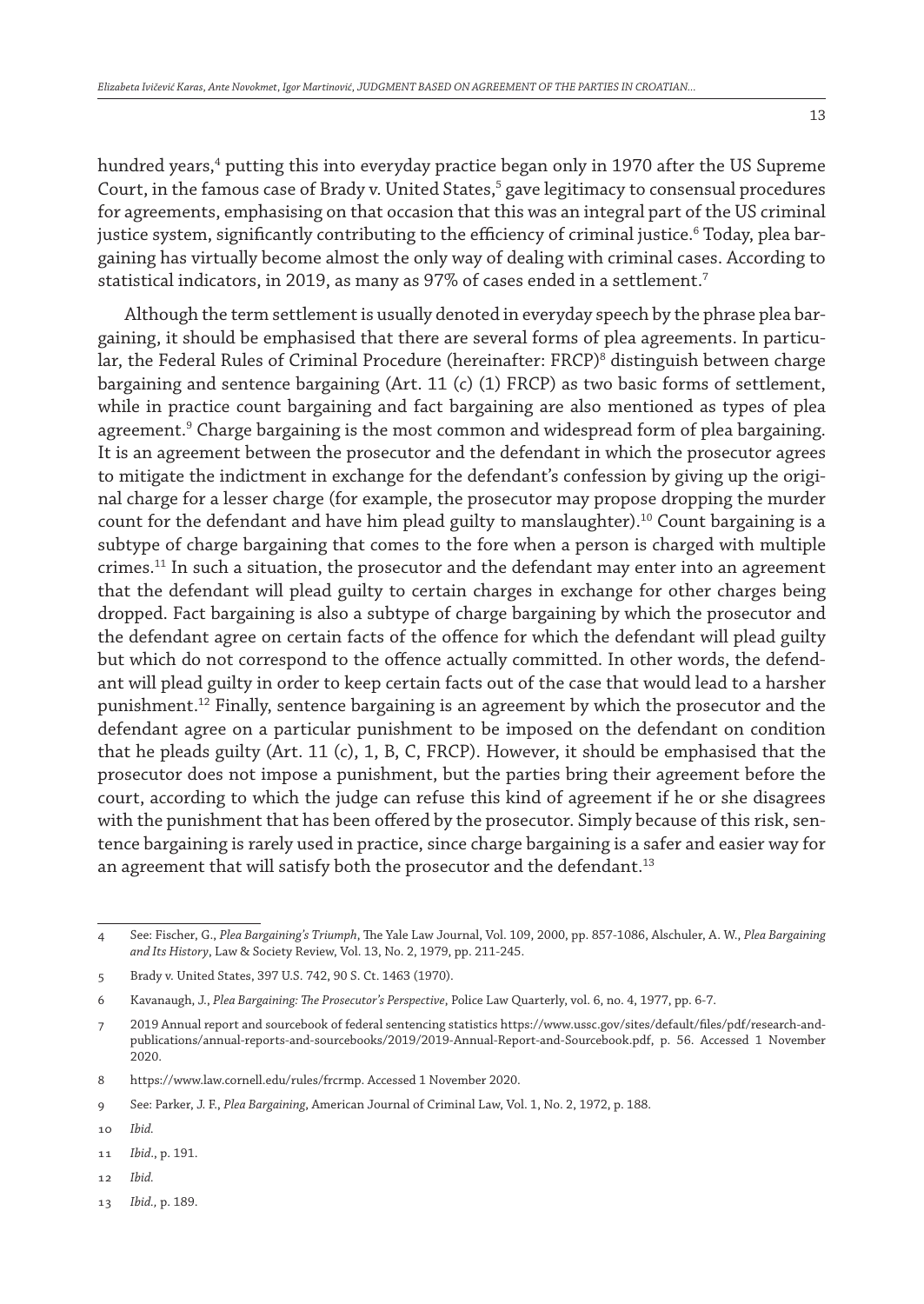The mentioned various forms of settlements were able to develop and can exist successfully today in the US due to the very specific features of that legal system. One feature is the adversarial nature of criminal proceedings where the position of the judge is extremely passive, and the key initiative in gathering evidence is placed on both the prosecutor and the defendant, which is why it is a purely party-driven procedure.14 Investigation conducted by the police and the prosecutor is one-sided and exclusively focused on gathering procedural material to establish the defendant's guilt, while the defendant and his counsel undertake their investigation to gather evidence in favour of the defence.15 These are essentially two parallel investigations, each focused on its own goal. One aims at establishing the guilt of the defendant, and the other at establishing the defendant's innocence.16 In such a situation, neither party is aware of the opposing party's evidence until the preliminary hearing aimed at disclosing evidence between the parties, in order to allow the court and the parties to question the legality of the evidence gathered during the investigation. In such a constellation of relations between the parties, the prosecutor and the defendant, using their procedural rights, directly influence the course and outcome of the criminal proceedings.17 Another feature is directly related to the position and powers of the prosecutor in criminal proceedings. The prosecutor's conduct is characterised by wide discretionary powers.18 Discretion is manifested to the extent that the prosecutor decides entirely independently on whether to prosecute a person before the court, for which criminal offence, and under which law, or simply to drop the charges.<sup>19</sup> In doing so, the prosecutor's decision is not subject to judicial review, and, as each prosecutor's office is decentralised and there is no strict hierarchy, then the prosecutor's decisions are not subject to review by higher prosecutors and he or she is not required to follow any instructions in the respective work.<sup>20</sup> It follows that the prosecutor is the master of the pre-trial criminal proceedings, which implies broad authority to autonomously decide when and for which criminal offence to offer the defendant settlement depending on the quality of evidence available at a given moment.<sup>21</sup> Such broad discretionary authority gives the prosecutor legal power and the flexibility to negotiate, even in cases where he or she does not have solid evidence of the defendant's guilt.

As much as settlements appear to be an effective and simple system of conducting criminal justice, today they have been severely criticised in scientific and professional circles.<sup>22</sup> One of the main problems is that settlement sacrifices justice, as a result of which a significant

<sup>14</sup> Viano, E. C., *Plea Bargaining in the United States: A Perversion of Justice*, Revue internationale de droit pénal, Vol. 83, No. 1-2, 2012, p. 111.

<sup>15</sup> Damaška, M., *O nekim učincima stranački oblikovanog pripremnog kaznenog postupka*, Hrvatski ljetopis za kazneno pravo i praksu, Vol. 14, No. 1, 2007, pp. 3-13.

<sup>16</sup> Tomičić, Novokmet, *op. cit.* note 1, p. 153.

<sup>17</sup> Viano, *op. cit.* note 14.

<sup>18</sup> See: Albonetti, C. A., *Prosecutorial Discretion: The Effects of Uncertainty*, Law & Society Review, Vol. 21, No. 2, 1987, pp. 291-314., Alschluer, A. W., *The Prosecutor's Role in Plea Bargaining*, The University of Chicago Law Review, Vol. 36, No. 1, 1968, pp. 50-112.

<sup>19</sup> Lafave, W. R., *The Prosecutor's Discretion in The United States*, The American Journal of Comparative Law, Vol. 18, No. 3, 1970, pp. 538-539.

<sup>20</sup> Pizzi, W. T., *Understanding Prosecutorial Discretion in the United States: The Limits of Comparative Criminal Procedure as an Instrument of Reform*, Ohio State Law Journal, Vol. 54, No. 5, p. 1049-1050.

<sup>21</sup> Bibas, S., *Plea Bargaining outside the Shadow of Trial*, Harvard Law Review, Vol. 117, No. 8, 2004, pp. 2470-2476.

<sup>22</sup> See: Johnson, T., *Public Perceptions of Plea Bargaining*, American Journal of Criminal Law, Vol. 46, No. 1, pp. 133-156.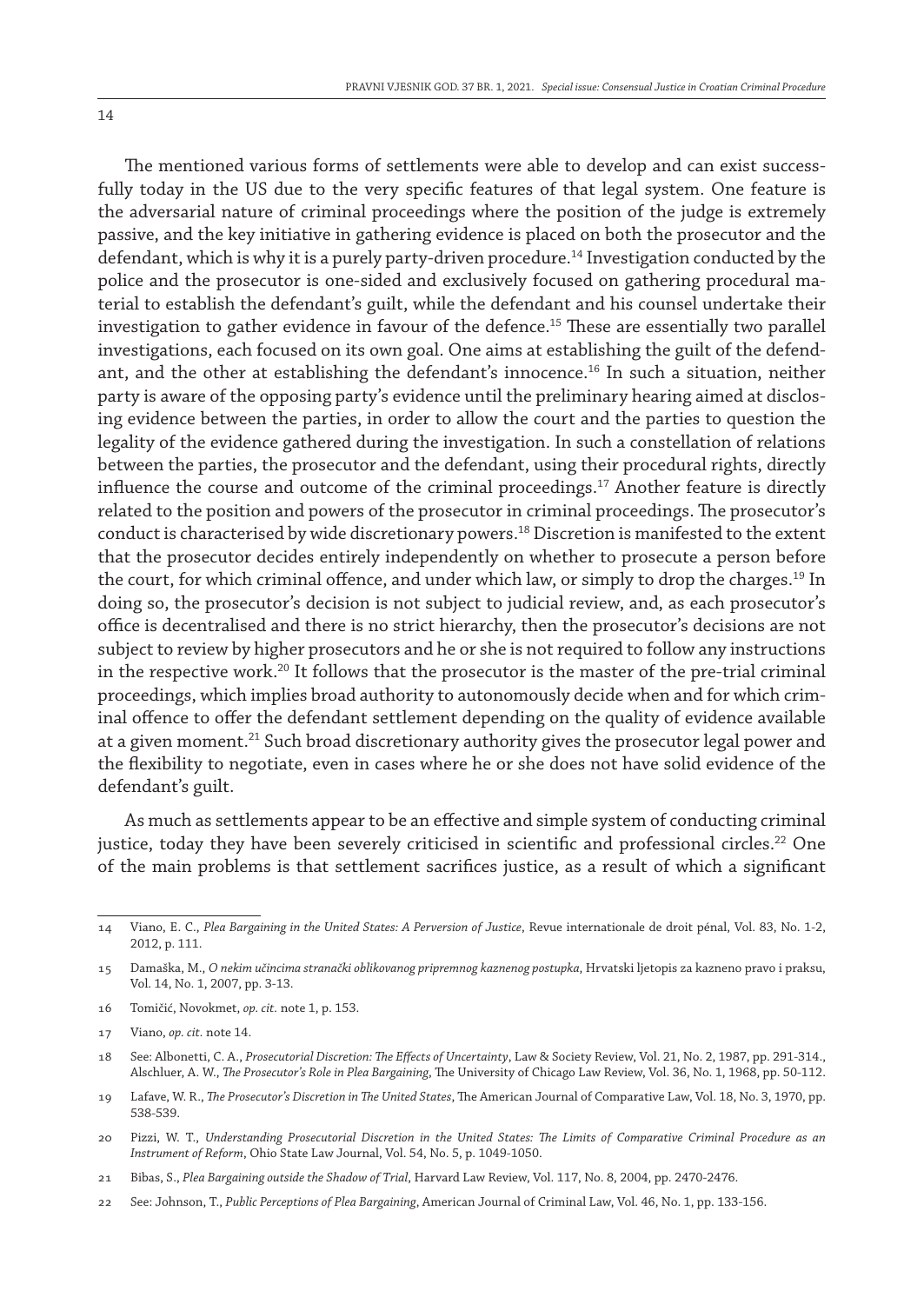proportion of criminals are not punished harshly enough.<sup>23</sup> Furthermore, many defendants prefer to accept the prosecutor's generous offer and enter into a settlement to avoid the risk of a harsh punishment before the jury. However, a peculiar problem is the frequent criticism that plea agreement is the result of coercion conducted under the direction of the prosecutor.<sup>24</sup> Primarily driven by interest in obtaining as many convictions as possible, prosecutors abuse their powerful discretion to obtain the defendant's confession at all costs, even in cases where they do not have solid evidence that the person has committed a crime. In such situations, prosecutors often add multiple charges or they charge the defendant with a more serious offence to induce the defendant to plead guilty during the negotiations and agree to a conviction for a lighter criminal offence. Finally, most defendants do not have the funds to pay for a lawyer. Therefore, they have the fate of receiving legal aid from a public defender who does not have enough financial and time resources to provide quality legal aid, so they regularly advise the defendant to plead guilty with minimum investigation.<sup>25</sup>

# **2.2. Different models of plea bargaining in European continental legal systems**

## *2.2.1. Italian model of* **patteggiamento**

*Application della pena su richiesta delle parti* - *patteggiamento* (Art. 444 - 448 CPP26) is a model of plea agreement developed in Italian law as an alternative, more economical procedure to the main hearing.<sup>27</sup> This consensual form implies that the defendant agrees not to challenge the accusation, and in return the punishment is reduced by up to a third.

The traditional form of this agreement *(patteggiamento tradizionale)* may be required for criminal offences punishable by imprisonment for a term not exceeding two years (also when a fine is included), while the extended plea agreement *(patteggiamento allargato)* allows the parties to agree on a sanction which, reduced by up to one third, does not exceed five years of custodial sentence alone or together with a fine.<sup>28</sup> Thereby, the law (in Art. 444(1-bis) explicitly excludes from bargaining specific types of criminal offences, such as organised crime, terrorism, child prostitution, child pornography, group sexual violence, human trafficking, kidnapping for the purpose of extortion, etc., as well as defendants who have been declared habitual, professional, or repeat offenders, or those with a tendency to commit offences. In relation to individual criminal offences, the possibility of agreement is conditioned by the return of the entire acquired profit or material gain from the criminal offence (Art. 444(1-ter) CPP).

<sup>23</sup> Berdejó, C., *Criminalizing Race: Racial Disparities in Plea Bargaining*, Boston College Law Review, Vol. 59, No. 4, 2018, pp. 1187- 1249.

<sup>24</sup> McCoy, C., *Plea Bargaining as Coercion: The Trial Penalty and Plea Bargaining Reform*, Criminal Law Quarterly, Vol. 50, No. 1 & 2, 2005, pp. 67-107.

<sup>25</sup> Walker Wilson, M. J., *Defense Attorney Bias and the Rush to the Plea*, Kansas Law Review, Vol. 65, No. 2, pp. 271-325.

<sup>26</sup> Codice di procedura penale, Aggiornato al D.L. 17 marzo 2020, n. 18, https://www.altalex.com/documents/codicialtalex/2014/10/30/codice-di-procedura-penale. Accessed 5 December 2020.

<sup>27</sup> Weichbrodt, K., *Das Konsensprinzip strafprozessualer Absprachen*, Duncker & Humblot, Berlin, 2006, p. 252.

<sup>28</sup> Patteggiamento, https://www.treccani.it/enciclopedia/patteggiamento/. Accessed 5 December 2020.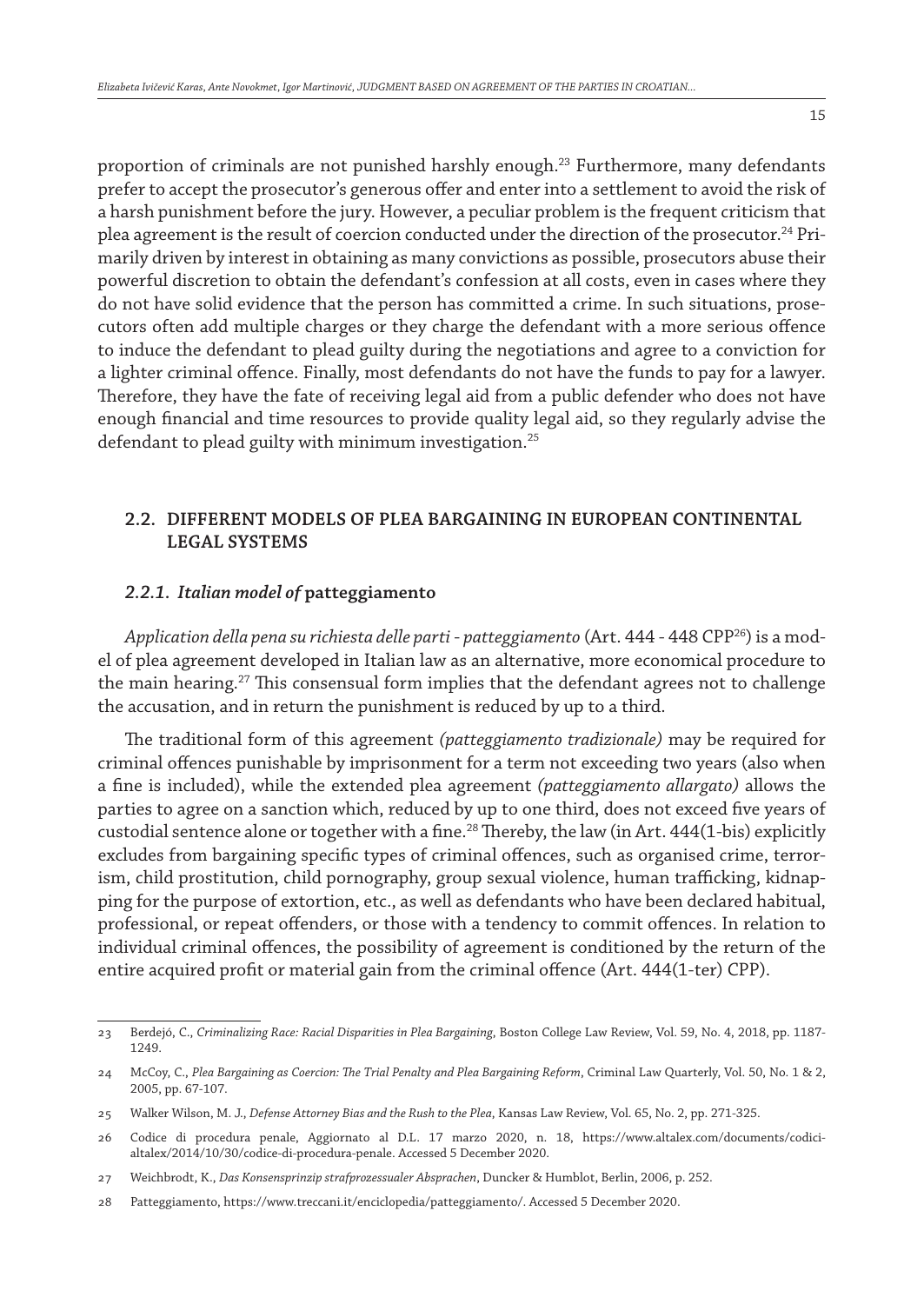The request may be presented by either of the parties to the judge, at the preliminary hearing, or until the opening of the trial in cases of specific procedures (Art. 446 (1) CPP). The role of a judge is to verify whether the specific criminal offence can be the subject of agreement, the correctness of the legal qualification of the offence, as well as the adequacy of the proposed punishment, i.e. whether the proposed punishment may fulfil the purpose of sanctioning (Art. 444(2) CPP). This means that the parties may not negotiate on the legal qualification of the offence. In addition, the court controls not only whether the formal preconditions are met, but also the material preconditions, so that it can acquit the defendant, and also reject the request if it considers the requested sentence inappropriate, given all the circumstances of the case and the purpose of punishment.<sup>29</sup> Although the stated power of the court is not explicitly prescribed in the provisions regulating *patteggiamento*, it derives from Art. 27 of the Italian Constitution, to which the Italian Constitutional Court also referred when it declared unconstitutional the provisions of Art. 444 para. 2 of the CPP because the judge could not assess the conformity of the sentence imposed by the parties and reject their request in the case of its unfavourable assessment.<sup>30</sup> The Constitutional Court emphasised that it is the duty of the court to assess the appropriateness of the sentence in each case given the special preventive purpose that it must accomplish. $31$  If an agreement is permitted in this regard, the judge may not impose a type or measure of punishment other than that specified in the agreement. The judge may order the defendant to appear if he or she deems it appropriate to verify the voluntary nature of the request or consent (Art. 446(5) CPP).

The parties may challenge the agreement before the court of cassation, but only for reasons related to the will of the defendant, the lack of correlation between the request and the sentence imposed, the incorrect legal qualification of the act, or an unlawful sentence or security measure (Art. 448(2-bis) CPP).

The procedure of *patteggiamento*, including passing a judgment, is not public. In addition, it is completely closed to victims, meaning that the victim does not have any possibility to influence the contents of the draft sentence, which may be prepared even without his or her knowledge, nor does the victim have the possibility to argue his or her disagreement.<sup>32</sup> Moreover, the victim does not have the opportunity to actively participate in the criminal proceedings in the capacity of the injured party *(parte civile)*, since, in the *patteggiamento* procedure, the judge does not make a decision on a claim for indemnification.<sup>33</sup> On one hand, if we look from the perspective of fundamental rights, such legislation is not in itself contrary to Convention law, as long as the victim can exercise his or her civil rights in litigation.<sup>34</sup> Yet, such a marginalised role of the victim is criticised in literature from the aspect of European legal standards guaranteed by Directive 2012/29/UE, which should enable the victim to actively participate in criminal proceedings, advocate for his or her interests, and influence the outcome.<sup>35</sup>

35 *Ibid.*, pp. 48 – 49.

<sup>29</sup> Krstulović, *op. cit.* note 3, pp. 378 and 388. See also Tomičić, Novokmet, *op. cit.* note 1, pp. 175 and 177.

<sup>30</sup> Corte Costituzionale, sentenza 2 luglio 1990, n. 313 (Gazzetta ufficiale, 1 serie speciale, 4 luglio 1990, n. 27).

<sup>31</sup> *Ibid.*

<sup>32</sup> Sanna, A., *Il "patteggiamento" tra prassi e novelle legislative*, Wolters Kluwer CEDAM, 2018, p. 45.

<sup>33</sup> *Ibid.,* pp. 45 – 46.

<sup>34</sup> See ECtHR, Mihova v. Italy, Décision sur la recevabilité, 25000/07, 30 March 2010. See Simonato, M., *Deposizione della vittima e giustizia penale,* Wolters Kluwer CEDAM, 2014, pp. 52 – 53.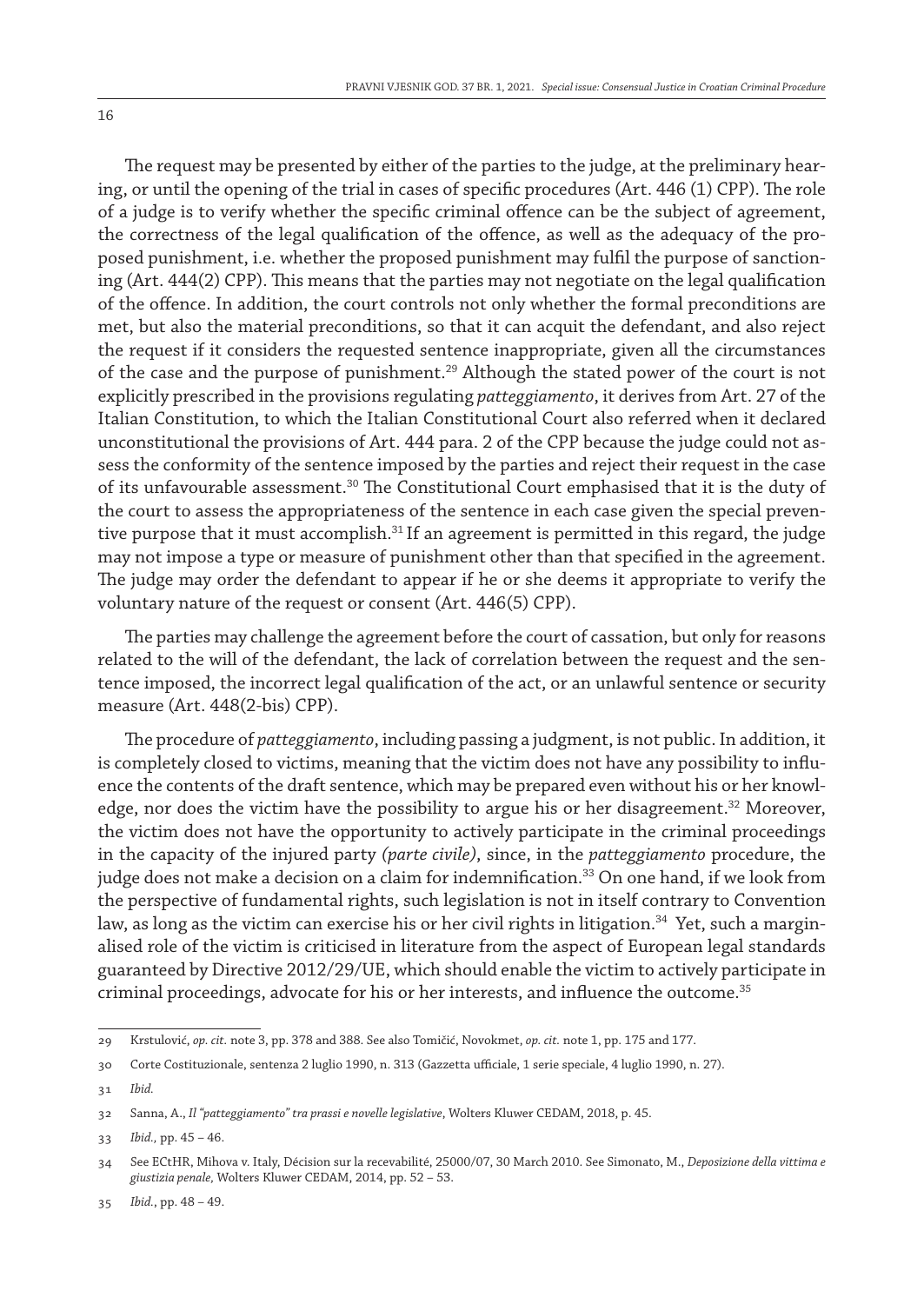17

In conclusion, in Italian law, plea bargaining is allowed only for less serious criminal offences. The parties may not negotiate on the legal qualification of the offence. The court controls not only the formal preconditions, but also the material preconditions, in the sense that it can acquit the defendant, or reject the request if it considers the requested sentence inappropriate. The procedure before the court is not open to the public, or to the victim.

# *2.2.2. French model of* **plaider coupable**

The French model of plea bargaining - *comparution sur reconnaissance préalable de culpabilité (plaider coupable)* was introduced with the legislative reform of 2004 and was directly inspired by the American original.<sup>36</sup> It is regulated in Art.  $495-7 - 495-16$  CPP.<sup>37</sup>

This form of consensual procedure may be applied to all offences from the category of *délits*, which includes offences punishable with imprisonment of up to ten years,<sup>38</sup> with the exception of minors (persons under the age of eighteen) and matters of press offences, manslaughter and political offences (Art. 495-16 CPP), as well as offences of wilful and unintentional attacks on the integrity of persons and sexual assault when perpetrators are punished with a term of imprisonment of more than five years (Art. 495-7 CPA). The prosecutor may propose one or more of the main or additional penalties, and when a prison sentence is proposed, it cannot exceed one year, or half of the prison sentence incurred (Art. 495-8 CPA). The legal qualificaiton is not an object of the agreement.

The presence of the defence counsel is mandatory during the admission of the facts, and the defendant has the right to consult freely with the defence counsel before making his or her decision (Art. 495-8 CPA). The role of the lawyer is not only to counsel the defendant, but also to advise him or her.<sup>39</sup>

Once the proposed sentence is accepted in the mandatory presence of the defence counsel, the public prosecutor files a request for homologation before the court. The judge must first hear the defendant and his or her lawyer, and then verify *"the reality of the facts and their legal qualification"* (Art. 495-9 CPP). Only after that may the judge, in a reasoned order, decide to approve the punishments proposed by the public prosecutor. The procedure is open to the public (Art. 495-9 CPP) and is therefore transparent. The order must be motivated by the findings that the person recognises the facts of which he or she is accused, and accepts the proposed sentence, but also that the sentence is *"justified in view of the circumstances of the offence and the personality of its author"* (Art. 495-11 CPP). This means that the judge has the opportunity to take into account a whole range of objective and subjective circumstances relevant for assessing the appropriateness of the proposed sentence.

The judgment may be appealed by both parties for all the reasons prescribed in Art. 498, 500, 502 and 505 CPP (Art. 495-11 CPP). On one hand, the relatively wide possibility of ap-

<sup>36</sup> Papadopoulos, I., *« Plaider coupable » La pratique américaine. Le texte français*, PUF, 2004, p. 71.

<sup>37</sup> Code de procedure penale, Version en vigueur au 08 décembre 2020, https://www.legifrance.gouv.fr/codes/texte\_lc/ LEGITEXT000006071154/. Accessed 6 December 2020.

<sup>38</sup> Hamdan, S., *Absprachen im französischen Strafverfahren?* Nomos, 2018, p. 29.

<sup>39</sup> *Ibid.*, p. 91.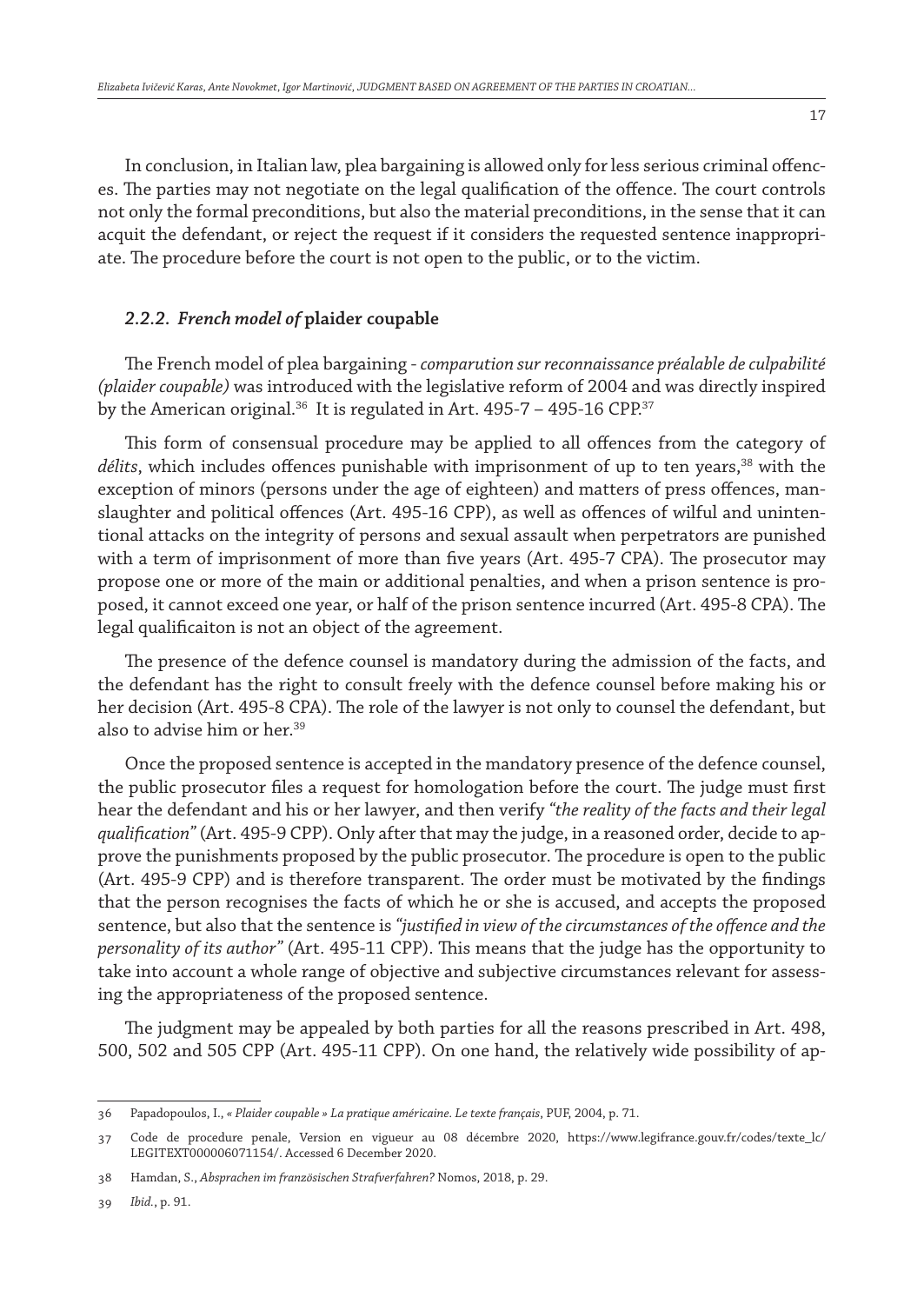peal can be called into question because this version of plea agreement implies a decision based on the agreement of the parties, and, in this sense, it has a contractual character. However, on the other hand, it provides for an additional guarantee against any error of fact or of interpretation of the will of the person in the course of the homologation procedure before the court.<sup>40</sup> In addition, the defendant may apply to the Court of Cassation in accordance with the general rules.<sup>41</sup>

The victim is also informed of the procedure, invited to appear before the court, may become a civil party, and may seek compensation of damage. The victim may also appeal against the order if he or she was not present at the hearing when the order was issued (Art. 495-13 CPP). Besides being able to use specific procedural rights, the victim has the right to participate in the public hearing which also contributes to the transparency of the whole procedure as a whole.

If the proposed sentence is not accepted by the party or by the judge, the report on the proceedings of *plaider coupable* may not be sent to the competent court, nor may the parties refer to it (485-14 CPP). In this way, the continued procedure will not be contaminated by the contents of the unsuccessful agreement, which could be harmful to the defence.

In conclusion, in French law, plea bargaining is allowed only for less serious to more serious offences. The parties may not negotiate on the legal qualification of the offence. The court controls not only the legal qualification, but also whether the requested sentence is "justified in view of the circumstances of the offence and the personality of its author". The hearing is open to the public and to the victim. Finally, there are rather large possibilities of appeal.

#### *2.2.3. Swiss model of* **abgekürztes Verfahren**

The accelerated procedure (*abgekürztes Verfahren*) is the closest relative of plea bargaining in the Swiss criminal procedure. At the national level, it was introduced in legislation in 2011, when the first Swiss Criminal Procedure Code<sup>42</sup> (CPC) came into force.<sup>43</sup> The main purpose of this consensual form is to accelerate criminal proceedings and ultimately relieve the judiciary.44 The rules governing the accelerated procedure are laid down in Articles 358 – 362 CPC.

The initiative to conduct accelerated proceedings is always in the hands of the defendant (Art. 385-1 CPC), i.e. the public prosecutor may not initiate it *ex officio*. The defendant may request these proceedings provided he or she admits the facts which are essential to the legal assessment of the case (*den Sachverhalt, der für die rechtliche Würdigung wesentlich ist*) and recognises, at least in principle, the civil claims. From the start of this accelerated procedure, the

<sup>40</sup> Papadopulos, *op. cit.* note 36, p. 90.

<sup>41</sup> Hamdan, *op. cit*. note 38, pp. 93 – 94.

<sup>42</sup> Code de procédure pénale, du 5 octobre 2007 (Etat le 1er février 2020), https://www.droit-bilingue.ch/rs/lex/2005/23/20052319 unique-en-fr.html. Accessed 7 December 2020.

<sup>43</sup> The majority of jurisprudence was unfavourable to the introduction of plea bargaining, e.g. Donatsch, *Vereinbarungen im Strafprozess*, in: Festschrift zum 50jährigen Bestehen der Schweizerischen Kriminalistischen Gesellschaft, Bern, 1992, p. 159; Hauser, Schweri, *Schweizerisches Strafprozessrecht*, Basel/Frankfurt, 1999., § 49.

<sup>44</sup> Code de procédure pénale suisse, Commentaire Romand (Jeanneret, Y.; Kuhn, A.; Perrier Depeursinge, C. eds.), Helbing Lichtenhahn, 2019, p. 2271.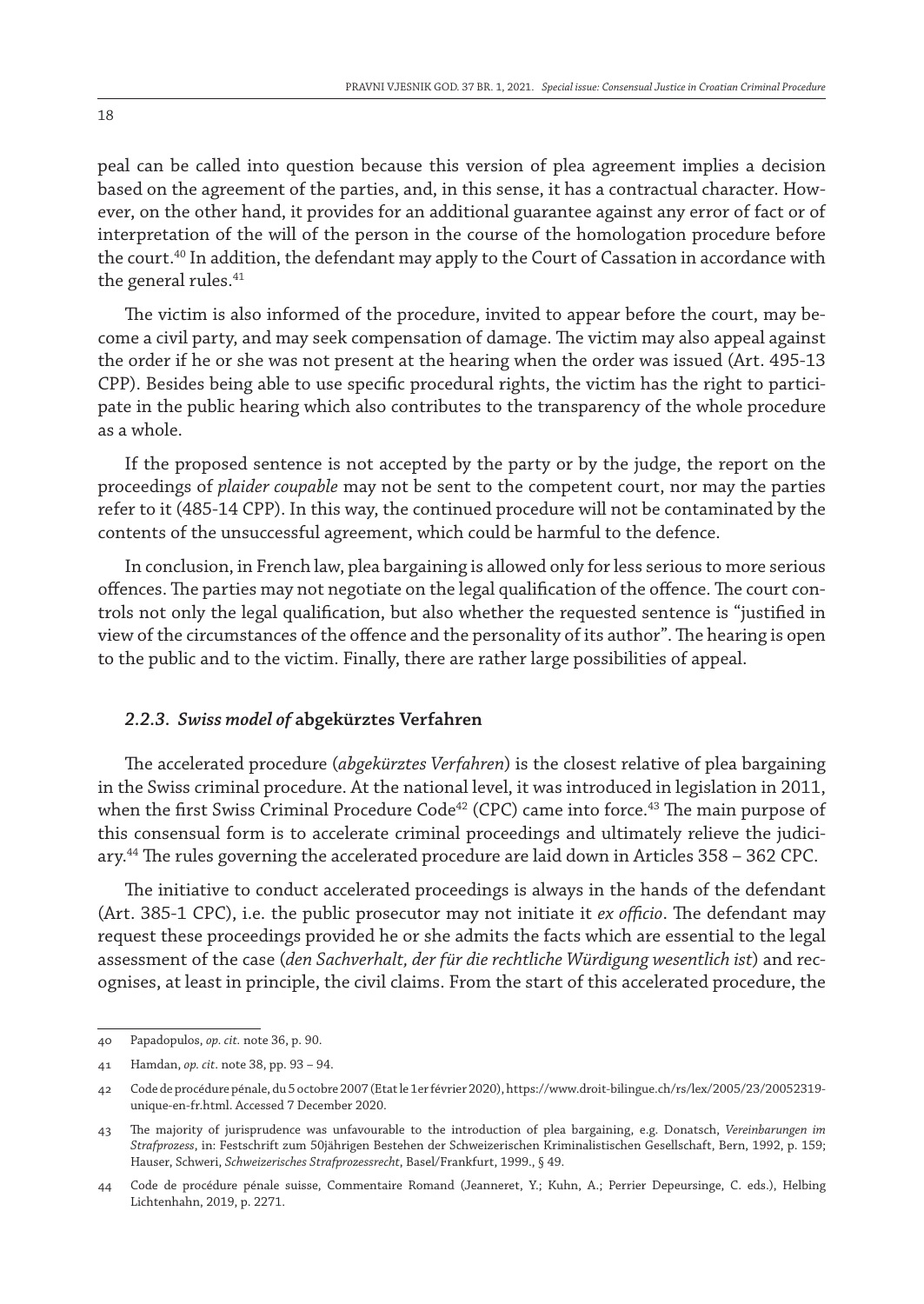defendant must be assisted by a defence counsel.<sup>45</sup> The most important legislative constraint in initiating the accelerated procedure is the provision which limits it to cases in which the public prosecutor requests a custodial sentence of not more than five years (Art. 358-2 CPC), which means that ordinary proceedings must be conducted if the prosecutor seeks a harsher sentence. But even if the prosecutor seeks a more lenient sentence, he or she is not obliged to accept the defendant's request to conduct an accelerated procedure. His decision on whether to conduct an accelerated procedure is final and does not need to contain a statement of reasons (Art. 395-1 CPC). In any case, the defendant's request and the prosecutor's decision thereupon must be made prior to the bringing of charges.

If the public prosecutor decides to conduct accelerated proceedings, he or she serves the indictment on the parties, which contains, apart from its standard elements required by the Criminal Procedure Code, some special elements, most importantly the sentence (*das Strafmass*) (Art. 360-1 CPC). Within ten days, the parties must irrevocably declare whether or not they consent to the indictment, whereby "the party" is not only the accused, but also the private claimant (*Privatklägerschaft*), i.e. a person suffering harm (*die geschädigte Person*) who expressly declares that he or she wishes to participate in the criminal proceedings. If the private claimant fails to reject the indictment in writing within the time limit, he or she is considered to have agreed to it (Art. 360-3 CPC). If the indictment is rejected by any of the parties, an ordinary preliminary procedure (*ordentliches Vorverfahren*) will be conducted.

When the parties (the accused and the private claimant) approve the indictment, the public prosecutor submits the indictment with the case file to the court of first instance, which conducts a main hearing (*Hauptverhandlung*) (Art. 361-1 CPC). The main hearing is remarkably swifter than in ordinary proceedings as no procedure for taking evidence is to be conducted. After questioning the defendant, the court establishes if the defendant admits the facts on which the charges are based and if this admission corresponds to the circumstances laid out in the case file. Such a summary hearing is, however, not just a formality: it is still a public hearing, which ensures that the agreement between the parties does not escape public scrutiny and responsibility.

Upon the closure of the main hearing, the court is not obliged to issue a judgement. It freely decides (*befindet frei darüber*) if the conduct of the accelerated procedure is lawful and appropriate (*rechtmässig und angebracht*), if the charge corresponds to the outcome of the main hearing and to the case file and if the requested sanctions are adequate (*angemessen*) (Art. 362-1 CPC). If the requirements for a judgment in the accelerated procedure are not met, the court returns the case file to the public prosecutor in order to conduct ordinary preliminary proceedings. This decision may not be contested. Statements made by the parties with regard to the accelerated procedure may not be used in any subsequent ordinary procedure.

On the other hand, if the court – upon its free deliberation – finds that the requirements for a judgment in the accelerated proceedings are met, it issues a judgment that sets out the offences, sanctions and civil claims contained in the indictment, which means that the court may not unilaterally modify the agreement between the parties once it decides to accept it (Art. 362-2 CPC). The court is not obliged to give an exhaustive statement of the grounds for

<sup>45</sup> *Ibid.*, p. 2273.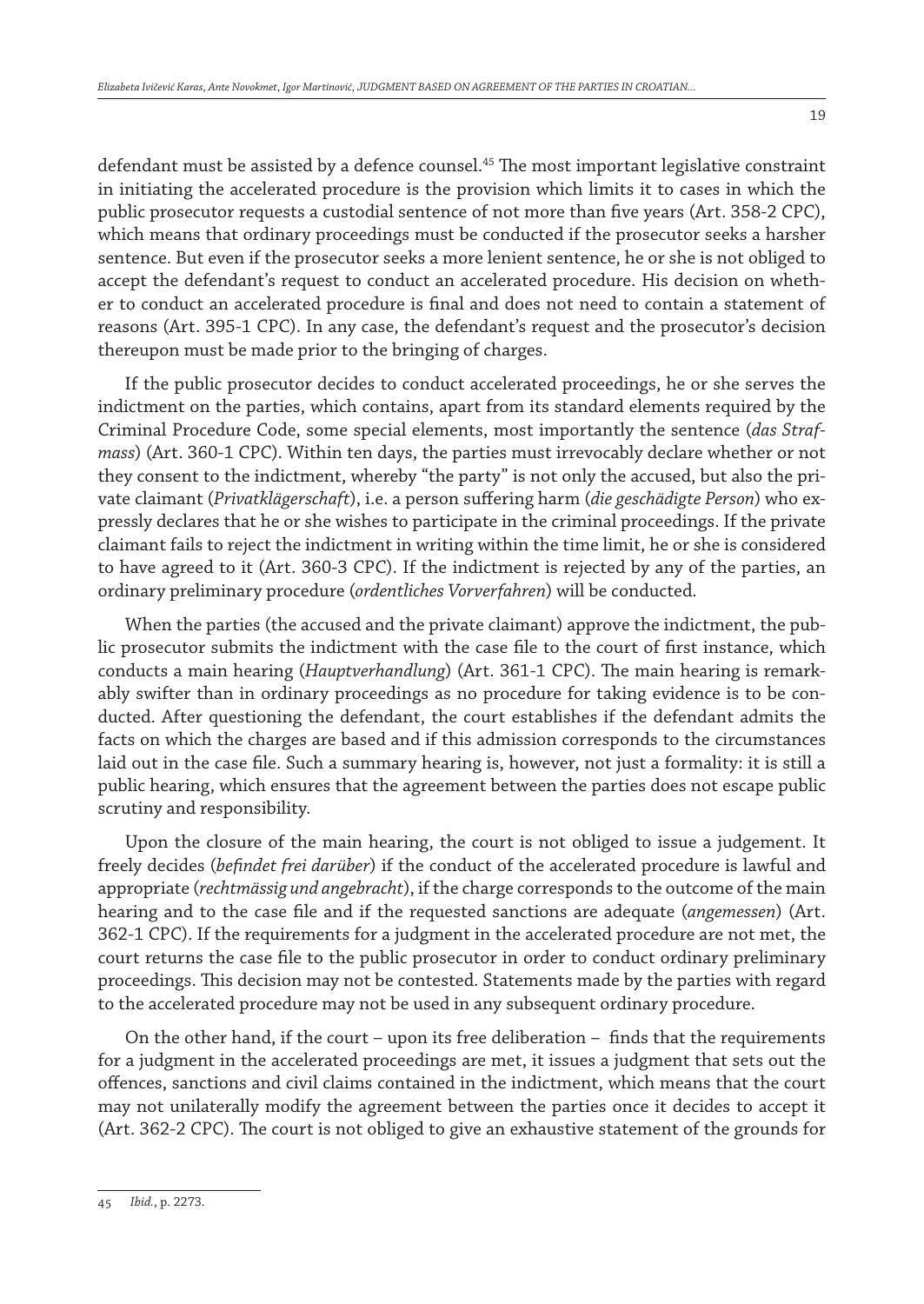the judgment; it only summarily declares that the requirements for the accelerated proceedings have been met.

As regards the right to appeal against the judgment in the accelerated proceedings, this legal remedy may be filed only if the party does not accept the indictment, i.e. if the judgment was delivered in the absence of a formal agreement,<sup>46</sup> or if the judgment does not correspond to the indictment (Art. 362-5 CPP).

Accelerated proceedings in Swiss legal systems can certainly be said to constitute a form of plea bargaining, but they are nevertheless marked by general principles of the Swiss criminal procedure, especially by the inquisitorial principle (*Amtsermittlungsgrundsatz*),47 i.e. by the active role played by the judge who is not only authorised, but also obliged, to investigate *ex officio* (without a proposal of the person concerned) the facts on which a decision is to be based. Having this in mind, it should not be surprising that the court retains an important role in accelerated proceedings in deciding if the plea agreement is to be accepted or rejected. Another significant mechanism of control is the right of the victim not only to participate in the simplified procedure in the capacity of a complaining party, $48$  but also to discontinue the plea bargaining. The procedure is open to the public and is therefore transparent. Finally, an important mechanism of control is operated through the fact that plea bargaining is restricted to minor and moderate criminal offences.

#### *2.2.4. German plea agreement* **"Absprache"**

Implementation of consensual justice in German criminal proceedings has been gradually evolving since the 1970s.<sup>49</sup> Firstly, under pressure from a large number of cases, the German judiciary gradually relativised the principle of compulsory prosecution in favour of the principle of opportunity by accepting the conditional waiver of criminal prosecution, and then, through the institution of a penal order, sought to expedite proceedings by skipping the hearing as the central stage of the criminal proceedings.<sup>50</sup> At the same time, kinds of negotiations and agreements outside the court *(Absprache)* began to take place.51 The essence of the negotiations lay in the fact that the defendant pleaded guilty, and that the judge in turn promised a more lenient penalty than would have been given at the hearing. Informal settlements have gradually gained so much momentum that they have become regular in the practice of judicial bodies. Despite such developments, the legislator remained passive until 2009, when settlements were finally enacted by the Act on the Regulation of Agreements in Criminal Proceedings of 28 May 2009.52

<sup>46</sup> *Ibid.*, p. 2305.

<sup>47</sup> *Ibid.,* p. 2271.

<sup>48</sup> *Ibid*., p. 2273.

<sup>49</sup> Herrman, J., *Bargaining Justice - A Bargain for German Criminal Justice?* University of Pittsburgh Law Review, Vol. 53, No. 3, 1992, p. 755.

<sup>50</sup> Weigend, T., Iontcheva Turner, J., *The Constitutionality of Negotiated Criminal Judgments in Germany*, German Law Journal, p. 83-84.

<sup>51</sup> Iontcheva Turner, J., *Judicial Participation in Plea Negotiations: A Comparative View*, American Journal of Comparative Law, Vol. 54, No. 1, 2006, p. 217.

<sup>52</sup> See Gesetz zur Regelung der Verständigung im Strafverfahren, July 29, 2009, BUNDESGESETZBLATT, Teil I, [BGBL. I].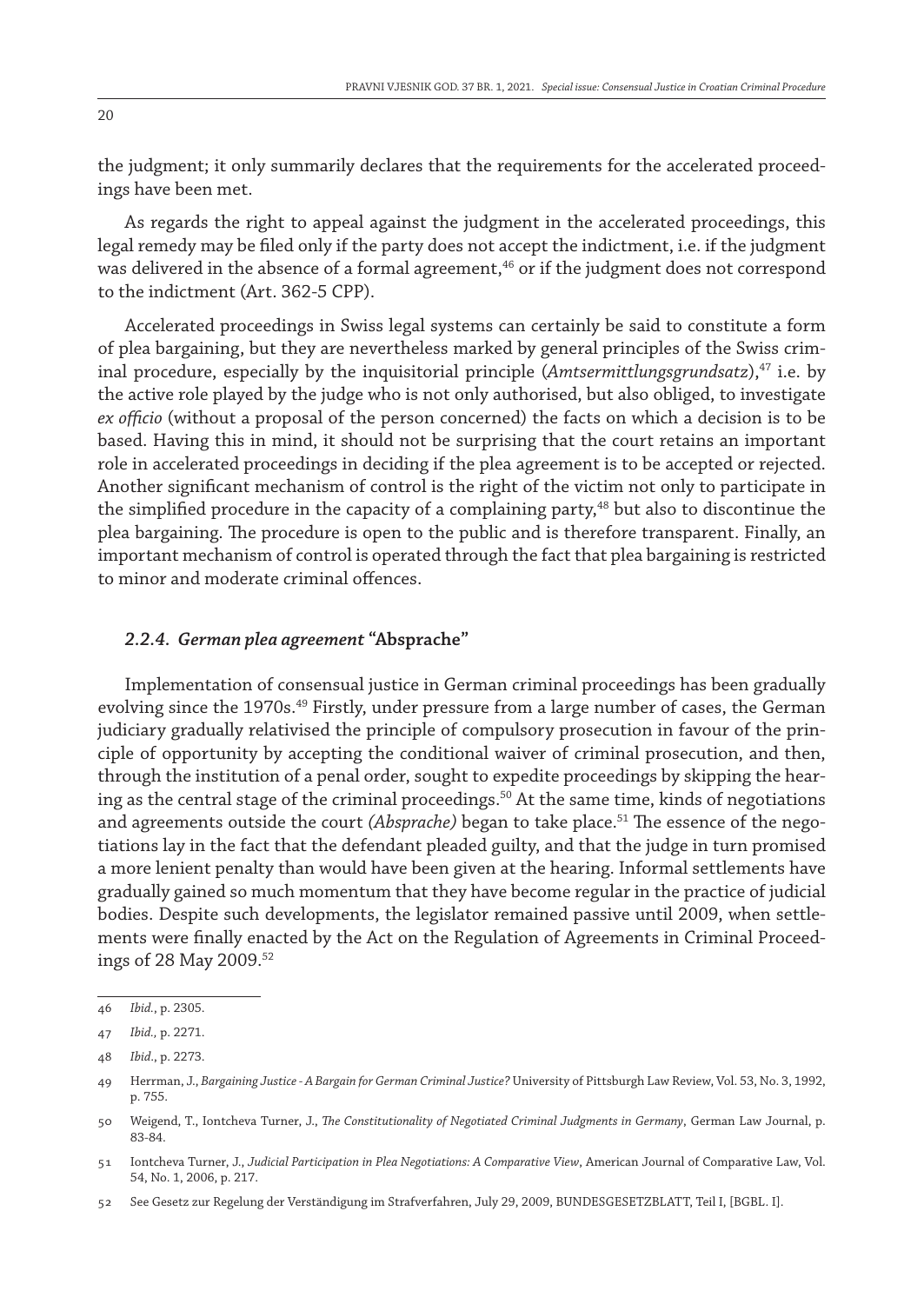The implementation of consensual procedures is most often explained by the need to increase the efficiency of proceedings and to reduce their costs<sup>53</sup> thorough party-driven proceedings. Nevertheless, even after enacting settlement, Germany remained consistent with the tradition of its criminal procedure based on the standpoint that its primary task is to find the substantive truth.<sup>54</sup> This is clear from  $\S 257c (1)$  of the StPO, which stipulates that the court may reach an agreement with the parties on the further course and outcome of the proceedings, but the outcome of such an agreement must in no way jeopardise the court's general obligation to establish the truth and the *ex officio* taking of evidence of all facts and means of proof which are relevant to the decision (§ 244 (2) StPO). Thus, the establishment of substantive truth has remained the fundamental premise of German criminal proceedings, from which it follows that any confession of the defendant based on agreement must be checked for accuracy by the taking of evidence during the main hearing. It follows from the above that a judgment under an agreement can be rendered by a court only when the offence has been fully investigated and there are grounds to believe that the admission of guilt is genuine.<sup>55</sup> This was confirmed by the Federal Constitutional Court, emphasising that settlement alone is not sufficient for the pronouncement of a judgment, but the court must base the judgment on a sufficiently founded conviction determined by facts and circumstances reached through the entire main trial.<sup>56</sup> In addition to the principle of substantive truth, another important principle of German criminal justice is the so-called principle of guilt (*Schuldprinzip*). As in the regular procedure, so in the procedure of concluding a settlement, the court has the duty to find the facts necessary to establish the level of the defendant's guilt.<sup>57</sup> In other words, the court is obliged to determine the right measure of punishment taking into account the proportional correlation between the offender's blameworthiness and the sanction imposed on him.58

The court has a central role in the plea agreement. Not only does the court, in suitable cases,59 initiate the plea agreement procedure but it proposes a lower minimum and an upper maximum sentence that can be imposed on the defendant after the settlement has been made (§ 257c (3) StPO). The moment at which it is possible to start negotiations is determined very broadly. For each stage of the procedure, the StPO explicitly envisages the possibility of discussing the state of the proceedings with the parties to the proceedings. Thus, before filing an indictment, the prosecutor may discuss the state of the proceedings with the participants in the proceedings  $(S 160b StPO).<sup>60</sup>$  The court may also initiate plea negotiations during the judicial review of the indictment (§ 202 StPO), and the law allows it to do so during the prepa-

<sup>53</sup> Ivičević Karas, *op. cit.* note 2, p. 416.

<sup>54</sup> See: Hettinger, M., *Die Absprache im Strafverfahren als rechtsstaatliches Problem*, JuristenZeitung, Vol. 66, No. 6, 2011, pp. 292- 301.

<sup>55</sup> Rauxloh, R. E*., Formalization of Plea Bargaining in Germany: Will the New Legislation Be Able to Square the Circle?* Fordham International Law Journal, Vol. 34, No. 2, 2011, p. 321.

<sup>56</sup> Mosbacher, A., *The Decision of the Federal Constitutional Court of 19 March 2013 on Plea Agreements*, German Law Journal, Vol. 15, No. 1, p.7

<sup>57</sup> Weigend, Iontcheva Turner, *op. cit.* note 50, p. 85.

<sup>58</sup> *Ibid.*

<sup>59</sup> The term "in suitable cases" is very broad and vague, but it is suggested that the plea agreement should be taken into account in all cases in which it will significantly speed up the procedure. Murmann, U., *Reform oder Wiederkehr? – Die gesetzliche Regelung der Absprachen im Strafverfahren*, Zeitschrift für Internationale Strafrechtsdogmatik, No. 10, 2009, p. 534.

<sup>60</sup> The literature indicates that it is questionable whether the prosecutor and the defendant can create binding agreements without the involvement of the court. Rauxloh, *op. cit.* note 55.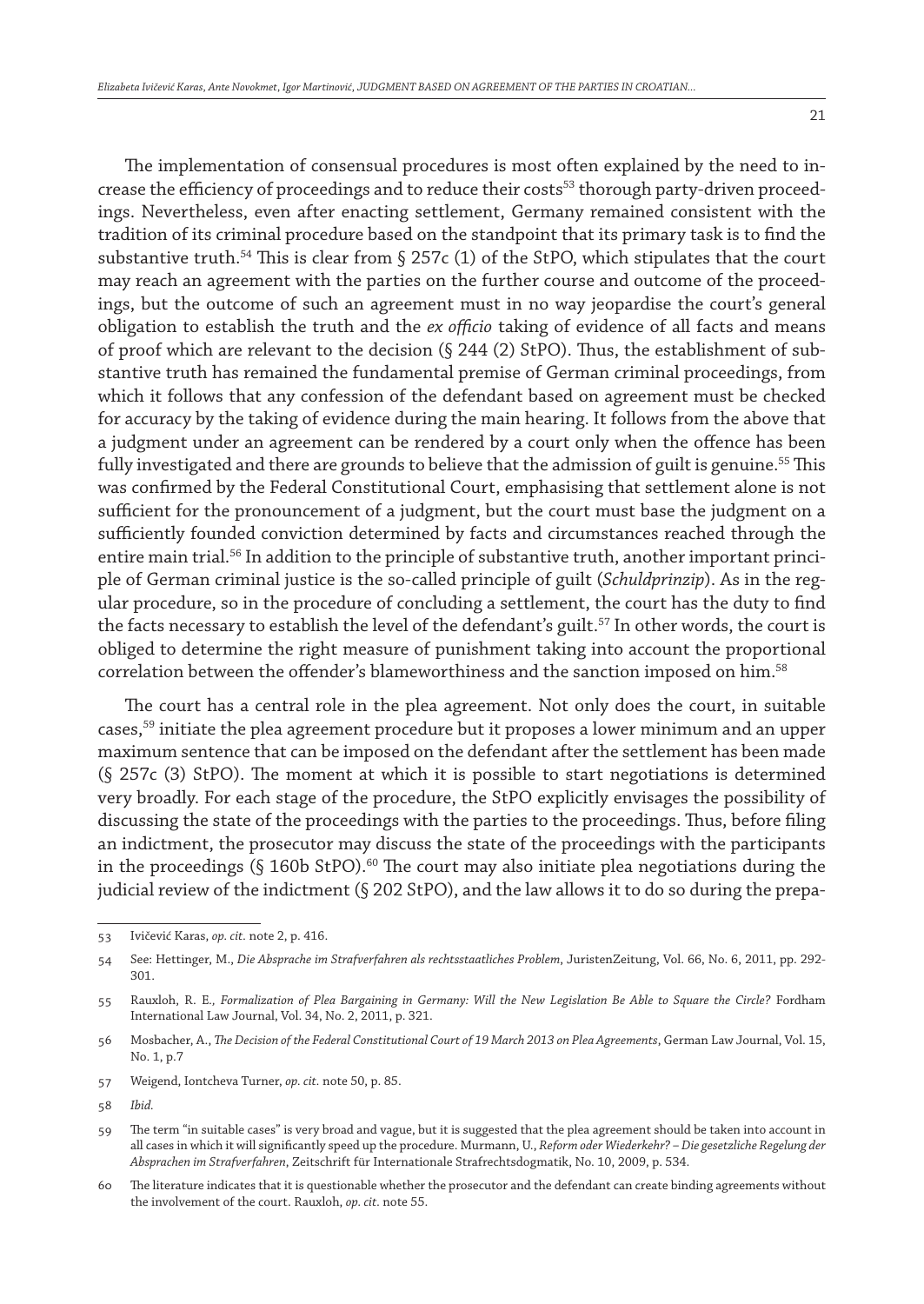rations for the trial after the indictment has been confirmed (§ 212 StPO). Particularly significant is § 257b StPO, allowing plea negotiations to be initiated even during the main hearing if the court deems it useful for the faster conclusion of the proceedings. However, regardless of whether the negotiations started before or during the trial, the law explicitly provides the obligation to adduce before a court at the hearing all negotiations conducted before or during the trial with the obligation to record the course, content and outcome of a negotiated agreement (§ 273 (1) StPO). If no agreement was negotiated, this will also be noted in the record (§ 273 (1a) StPO). This ensures that the negotiation procedure as well as the concluded settlement are transparent and objectively verifiable through a potential appeal procedure.

The court is in principle bound by the negotiated agreement as well as by the initial proposal of the sanction. However, the court will cease to be bound by a negotiated agreement if legally or factually relevant circumstances have been overlooked or have arisen and the court is therefore then convinced that the prospective sentencing range is no longer appropriate to the severity of the offence or the degree of guilt. The same applies if the defendant's further conduct in the proceedings does not correspond to that on which the court's prediction was based (§ 257 (4) StPO). In such circumstances, the court is obliged to inform the parties without delay and the defendant's confession may not be used in such cases (§ 257 $c$  (4) StPO).<sup>61</sup> Due to the legal consequences that arise for the defendant from this situation, the court is obliged to explicitly instruct the defendant about the conditions for and consequences of the court deviating from the prospective outcome of the negotiated agreement (§ 257 (5) StPO). The possibility for the court to withdraw from the agreement opens the door to legal uncertainty. Here, the question arises as to how to justify the possibility for the court to suddenly disregard a confession that concurs with other evidence in the case file just because new aggravating facts have emerged that go beyond the initial indication of a maximum sentence. In such a case, it implies that the agreement fails and the legal fiction is assumed that the court is no longer bound by the draft agreement, as well as that the defendant did not give a confession. However, a judge will find it difficult to maintain objectivity and impartiality if he or she has previously created the preconception of the defendant's guilt on the basis of a confession and other evidence in the file. It is therefore questionable whether, in the further course of the proceedings, the judge can completely disregard the earlier confession given and ensure that the proceedings are conducted in a manner in which the presumption of innocence of the defendant is consistently respected.

The defendant's waiver of the right to appeal cannot be a subject of the agreement. Thus, in § 302 (1) of the StPO it is expressly prescribed if a negotiated agreement has preceded the judgment, a waiver will be precluded. As an additional safeguard, § 35a (3) of the StPO explicitly provides for an additional instruction on the right to legal remedy (qualified instruction): *"where a negotiated agreement has preceded a judgment, the person concerned shall also be informed that he is in any case free in his decision to seek an appellate remedy"*. In this way, an attempt was made to prevent a waiver of the right to appeal from becoming a subject of agreement and thus to exclude the agreement between the parties from any control of the appellate court. However, insisting on the defendant's right to appeal even in the case where the judgment is

<sup>61</sup> Some scholars criticise such a solution and point out that the preconditions for giving up from the legally binding function of the agreement are so vague that the defendant's confidence in the effectiveness of the agreement and all his or her efforts can easily be betrayed. Beulke, W., *Strafprozessrecht*, C.F. Müller Verlag, Heidelberg, 2010, p. 253.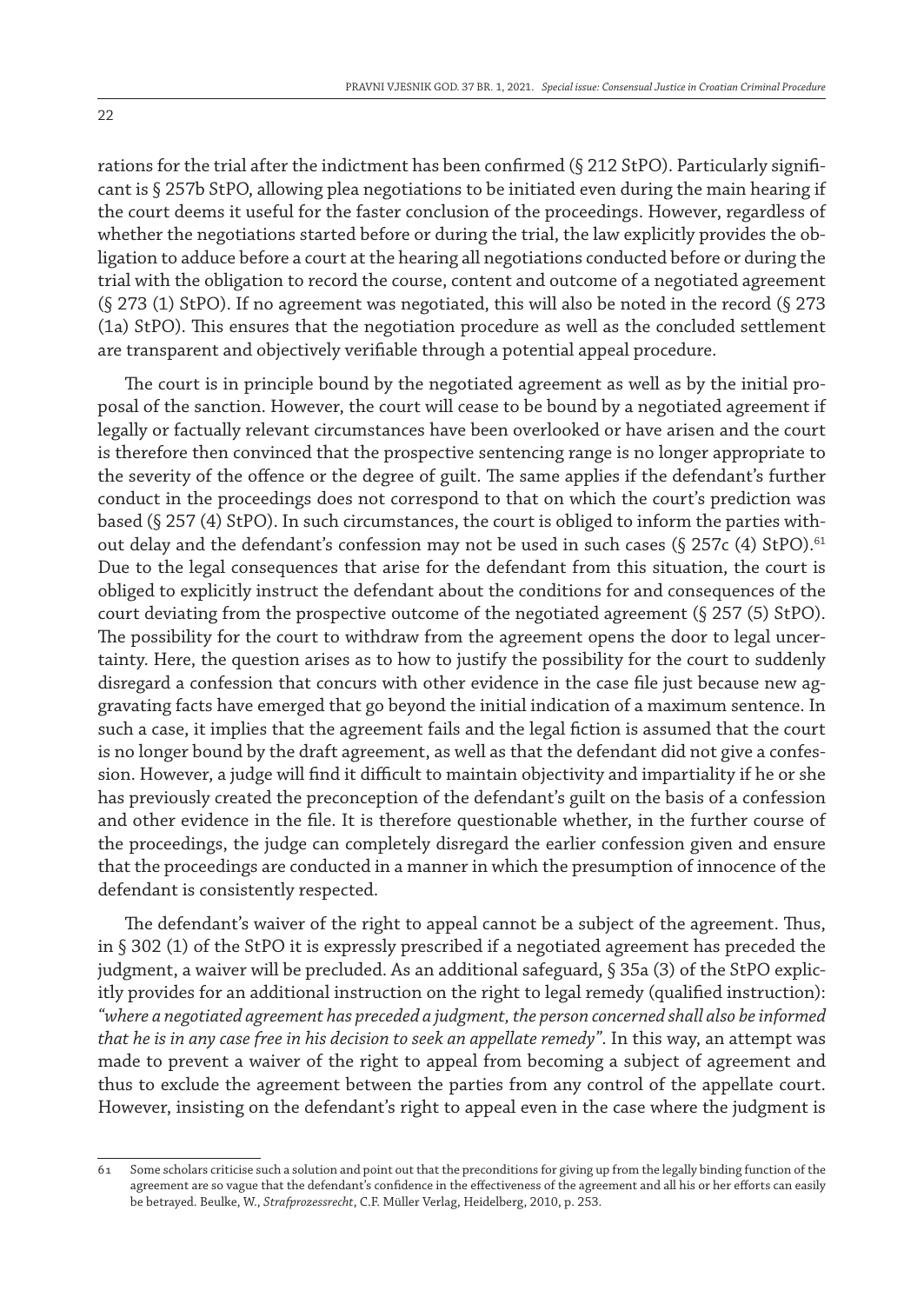based on a settlement has advantages and disadvantages. The positive side of the right to appeal is reflected in the fact that the court must pay equal attention when writing the reasoning of the judgment based on the settlement, since the control of the legality and merits of the agreement before the appellate court is then ensured. The second question is how motivated the court will be to make a concession to the defendant and offer a settlement when it is aware of the possibility that a higher court may overturn this decision acting on the legal remedy, which has negative connotations for the judge's career appraisals.<sup>62</sup> Therefore, there is a real danger that the parties to the settlement will, behind closed doors, informally agree on the terms of the agreement in order to avoid disruption of the mutual trust-based working relationship which could potentially threaten future negotiations.<sup>63</sup>

#### **2.2.5. Absence of plea agreements in Austrian law**

In Austria, there is no statutory regulation to explicitly forbid negotiations between the state prosecutor and the defendant, but there is no regulation to allow it, either. In other words, there is no mention of plea bargaining in Austrian statutory law. A distant relative of plea bargaining would be the so-called diversion (*Rücktritt von der Verfolgung – Diversion*, §§ 198-209b Criminal Procedure Code), which is a unilateral offer by the state prosecutor who may decide to close proceedings conditionally if the offender is ready to pay a fine, do community service (*gemeinnützige Leistungen*) or agree on compensation with the victim (*Tatausgleich*). As the condition to proceed with diversion is willingness on the part of the defendant, the idea of diversion certainly does have something is common with plea bargaining, but it is still very distinct from classic plea bargaining, which involves the guilty plea of the defendant in return for some concession from the prosecutor. In the case of diversion, the defendant does not plead guilty when accepting diversion nor does the court deliver a judgment as a result of the diversion procedure.

The fact that Austrian statutory law does not allow or explicitly forbid negotiations between the state prosecutor (or the court) and the defendant has prompted the question whether informal, "off the record" negotiations are permissible at all and whether the outcome of such negotiations (if they are to be considered permissible) is binding on the prosecutor and the court. This issue has been dealt with by the Supreme Court of Austria.<sup>64</sup> In this case, a defence lawyer discussed the case with the judge who was the president of the competent court chamber at the Higher Regional Court Graz. After the judge agreed to impose a relatively lenient sentence if the defendant pleads guilty, the lawyer advised his client to accept this informal offer. However, the court chamber did not uphold the "promise" of its president and imposed a harsher penalty in spite of the guilty plea. The Supreme Court dismissed the defendant's appeal (*Nichtigkeitsbeschwerde*) while also using this case as an occasion to make some remarks about negotiations in general. The opinion of the highest Austrian court is unambiguous: it found negotiations between the defendant and the judge, except for those held in accordance with diversion proceedings, to be in "blatant contradiction" with the basic principles of the

<sup>62</sup> *Ibid.*

<sup>63</sup> *Ibid.*

<sup>64</sup> OGH 11 Os 77/4.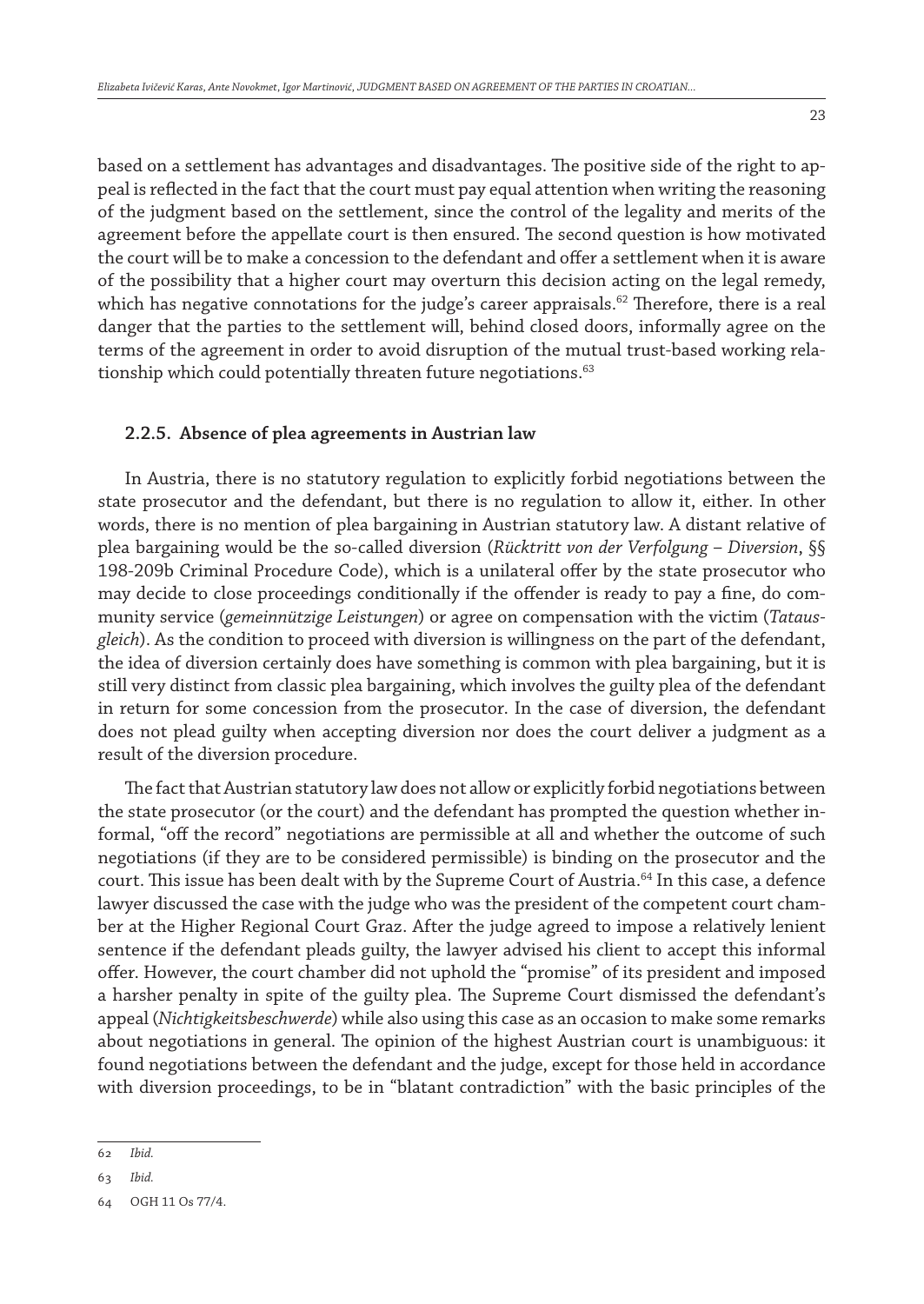Austrian law of criminal procedure, namely with the duty of the court to establish substantive truth (*Erforschung der materiellen Wahreheit*), which cannot be accomplished if the court "contracts with the (alleged) offender". As pointed out by the Supreme Court, the parties of such negotiations could even be subject to disciplinary and criminal prosecution.

To conclude, Austria retains the traditional civil law approach to criminal justice, which considers the establishment of truth as the *sine qua non* of proper adjudication and sentencing. Therefore, the court is not perceived as an impartial referee, but as an active subject whose duty is to investigate the facts of the case in order to establish the truth and properly apply the law. This conception has been marginally eroded by the desire to make procedures more efficient, which has resulted in the creation of a few legislatively amended "shortcuts", e.g. diversion and the mandate procedure, where all such exceptions must be expressly prescribed by law. Informal negotiations would undermine this system and are therefore still frowned upon by the judiciary.<sup>65</sup> Even though Austrian law, for the stated reasons, cannot be analysed here in this comparative research, it still provides valuable information on a system which operates without its own version of a plea-bargaining procedure. This is particularly relevant if we know that Croatian criminal procedural law has traditionally been influenced by the Austrian one.

# **3. ANALYSIS OF SPECIFIC ASPECTS OF JUDGMENT BASED ON AGREEMENT OF THE PARTIES IN CROATIAN LAW**

# **3.1. The objectives of this consensual form and the scope of criminal offences**

Judgment based on agreement of the parties was introduced in Croatian legislation with the new Criminal Procedure Act (CPA) in 2008,<sup>66</sup> primarily with the goal of providing an economical and fast resolution of criminal cases. $^{67}$  The corresponding consensual form that existed in the previous CPA of 1997<sup>68</sup> was reserved for less serious to more serious criminal offences, punishable with imprisonment of up to ten years. When enacting the new Criminal Procedure Act in 2008, the Croatian legislator drastically widened the scope of application of judgment based on agreement of the parties to all criminal offences, $69$  including the most serious ones and those under the jurisdiction of the Office for the Suppression of Corruption and Organised Crime. Probably for that reason, the specific purpose of the traditional form of plea

<sup>65</sup> Jurisprudence is not unanimous on the matter: some authors are in favour of legislative amendments to enable plea bargaining (e.g. Ruhri, Verständigungen im Strafverfahren. Betrachtungen de lege ferenda Anwaltsblatt 2010, p. 243) while others are against (e.g. Böckemühl, Kier, *Verständigungen in Strafverfahren – Ein Plädoyer gegen die Kodifizierung einer "StPO light" in Österreich*, Anwaltsblatt 2010, p. 402).

<sup>66</sup> Criminal Procedure Act, Official Gazette 152/08, 76/09, 80/11, 121/11, 91/12, 143/12, 56/13, 145/13, 152/14, 70/17, 126/19, 126/19.

<sup>67</sup> See note 1.

<sup>68</sup> Criminal Procedure Act, Official Gazette 110/97, 27/98, 58/99, 112/99, 58/02, 143/02, (62/03), 178/04, 115/06.

<sup>69</sup> Ivičević Karas, E., *Trial Waiver Systems in Croatia, Towards a Rights-based Approach to Trial Waiver Systems*, LEAP, 2019, pp. 8 – 9., accessible at: https://www.fairtrials.org/sites/default/files/publication\_pdf/20190513\_Trial\_Waivers\_Croatia\_Final.pdf. Accessed 4 December 2020.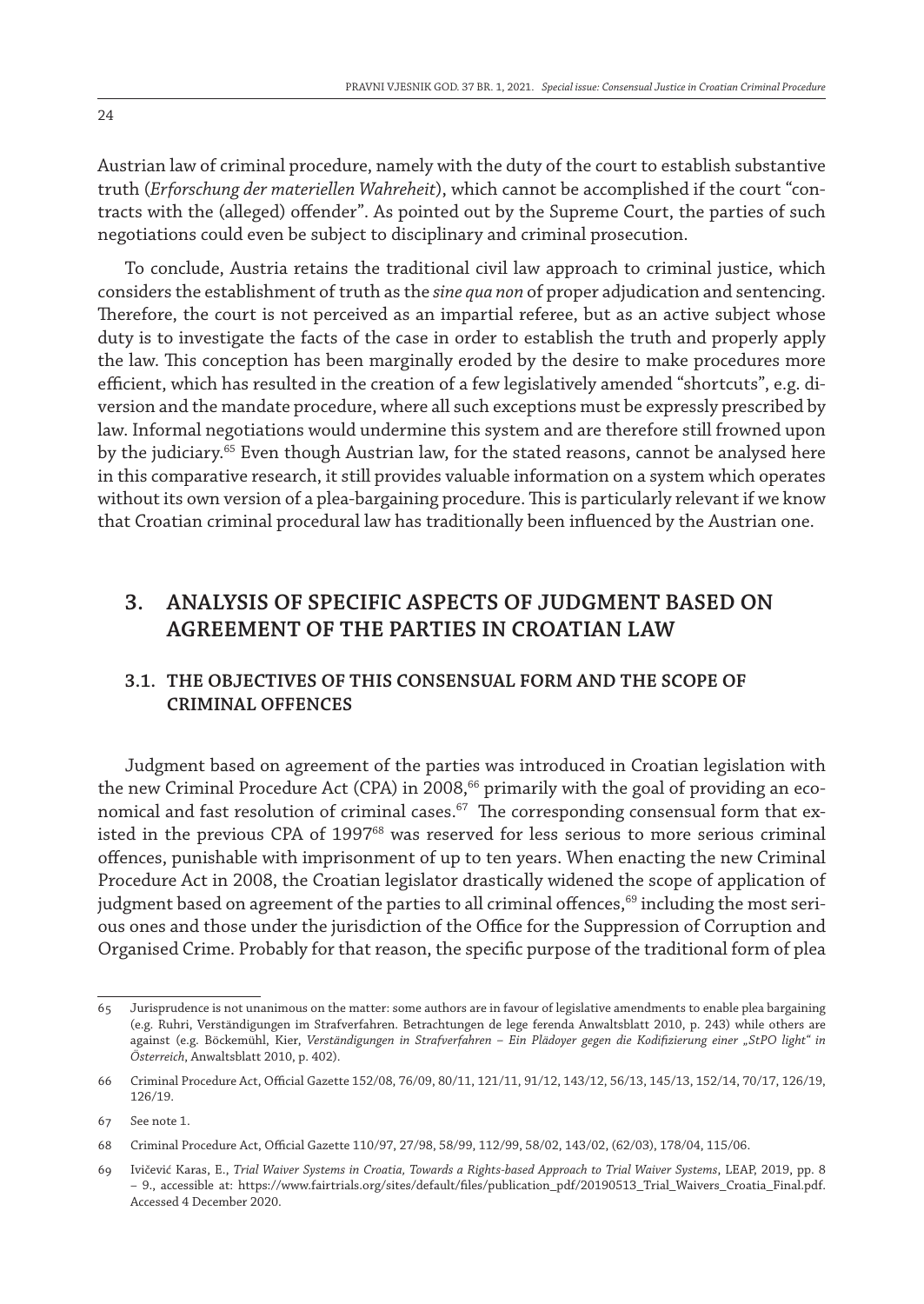bargaining was supplemented with another one – obtaining witness testimony against the defendant's co-defendant, which testimony, once the defendant becomes a convicted person, would be given in another criminal procedure. Obtaining witness testimony is a typical motivation for consensual forms applied in organised crime cases, such as the crown witness or witness immunity.<sup>70</sup> Although this specific purpose of bargaining is not explicitly prescribed by law, it is suggested in the "Instructions of the State Attorney General on proceedings during bargaining",<sup>71</sup> and it is used in Croatian practice.<sup>72</sup> The question now is whether the traditional model of plea bargaining may offer all the safeguards that are implemented in another consensual form which exists in Croatian law – the crown witness. Unlike the crown witness, whose status is granted by the court under strict conditions, including providing a complete and true statement and withdrawal of the status in the case of failure to do so, judgment based on agreement of the parties does not contain any such safeguards. This means that there is no guarantee that the defendant will testify truthfully once the court delivers a judgment based on agreement of the parties.

On the other hand, this comparative research has shown that, as far as concerns comparative consensual forms corresponding to judgment based on agreement of the parties, the main objective of reaching an agreement is to achieve procedural efficiency, speed and economy. An additional purpose could also be the humanisation of proceedings for less serious criminal offences that should not necessarily entail holding a public trial.73 Accordingly, all compared European legislations that regulate their own specific forms of plea bargaining, with the exception of Germany (which may be excluded from the comparative perspective on this question due to the very specific role of German courts in the accelerated procedure), provide this consensual form for less serious or more serious criminal offences, and explicitly or implicitly exclude criminal offences of organised crime and corruption, as well as other serious criminal offences. Accordingly, as these consensual forms are not used for more serious criminal offences, they do not serve for the specific purpose of obtaining witness testimony against future defendants who were formerly co-defendants, a purpose that is typical with regard to organised crime, as already pointed out.

It can be concluded that the regulation of Croatian judgment based on agreement of the parties differs significantly from similar European consensual forms with respect to the gravity of the criminal offences concerned, and with respect to its very specific purpose – obtaining a witness testimony. This suggests that both the scope of criminal offences that may be subject to judgment based on agreement of the parties should be reconsidered, as well as the specific purpose of this consensual form in Croatian law.

<sup>70</sup> Ivičević Karas, *op. cit*. note 2, pp. 414 – 416.

<sup>71</sup> Instructions of the State Attorney General on proceedings during bargaining with the suspect/defendant on terms of pleading guilty and the punishment state that the bargaining allows "the detection of other offences or other offenders". Naputak o pregovaranju i sporazumijevanju s okrivljenikom o priznanju krivnje i sankciji, O-2/09, od 17. veljače 2010., p. 3, http://www. dorh.hr/PresudaPoSporazumu. Accessed 10 December 2020.

<sup>72</sup> Ivičević Karas, *op. cit.* note 2, pp. 417 – 419; Ivičević Karas, *op. cit* note 69, p. 12. See an example in the jurisprudence of the Supreme Court, VSRH, II-4 Kr 61/2020-4 of 4 September 2020.

<sup>73</sup> See Krapac, D., *Presuda na zahtjev stranaka u stadiju istrage u hrvatskom kaznenom postupku*, in: Decennium Moztanicense (ed. Pavišić, B.), Rijeka, 2008, p. 138.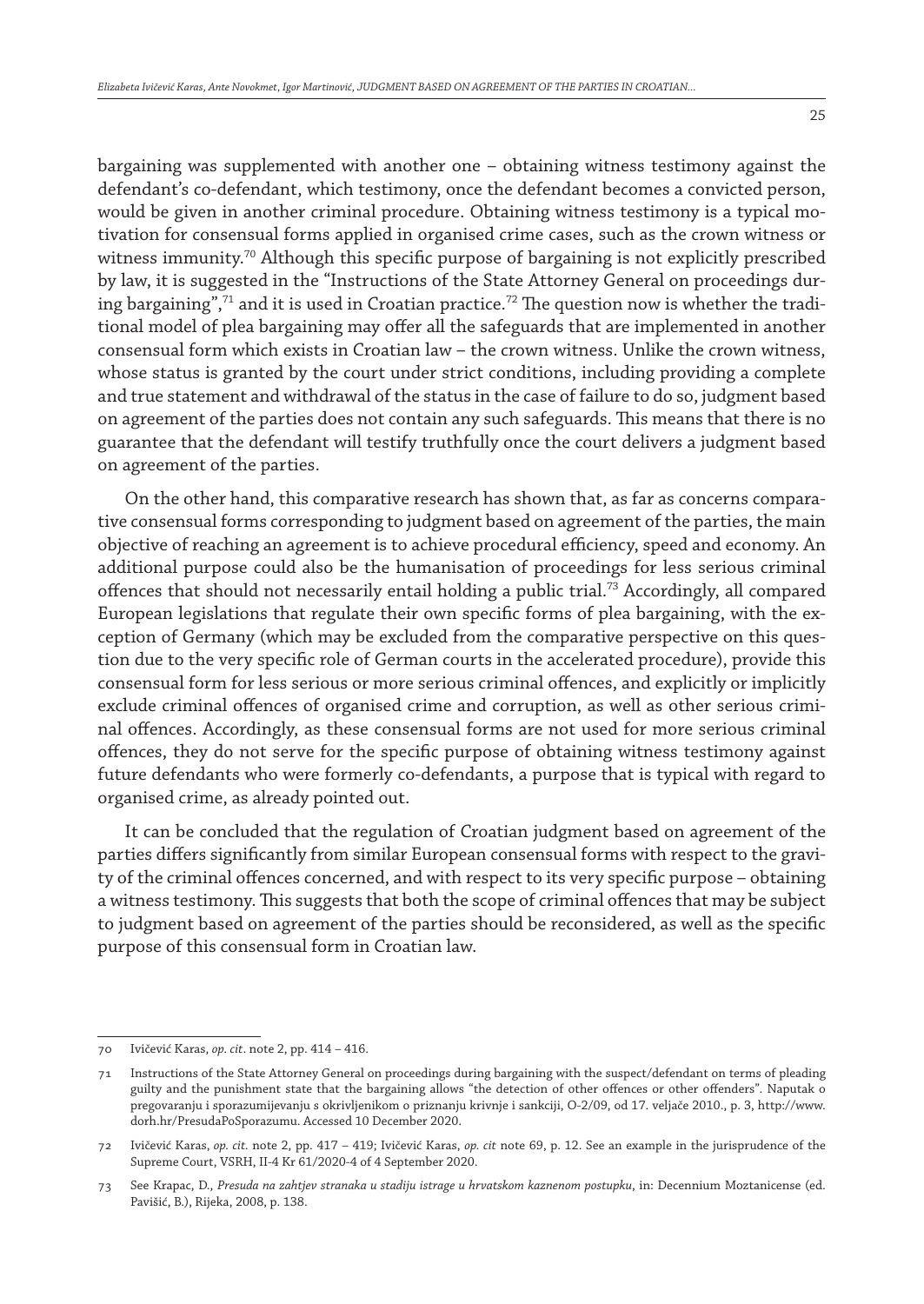#### **3.2. Powers of the court**

The issue of judicial control over consensual procedures, and particularly over judgment based on agreement of the parties, has been one of the most disputed issues ever since this consensual form was introduced with the new CPA of  $2008.^{74}$  The reason for this may lie in the fact that the new version of plea bargaining, judgment based on agreement of the parties, which replaced the old one, significantly reduced the powers of the court to control the parties' agreement.<sup>75</sup> At the same time, as stated above, the legislation expanded the scope of application of this consensual form to the most serious criminal offences and therewith increased the stakes for all involved or interested in the outcome of bargaining: the prosecutor, the defendant, the victim, but also the public. Therefore, the powers of the court to question the parties' agreement are an issue of upmost importance.

In Croatian criminal procedure, judgment based on agreement of the parties may be delivered either before the indictment panel or at the preparatory hearing for the main trial before the president of the trial panel. Parties can only negotiate the terms of a guilty plea and an agreement on a sentence, and not the legal qualification of the offence (Art. 360(1) CPA). Even though any of the parties may initiate negotiations, which are conducted in camera, a written statement on the agreement, with specific content (Art. 360 (4) CPA) must be submitted to the court. Then the panel must first determine that the parties agree with the content of the submitted statement, and then decide on the indictment (Art. 361(1) CPA). If the indictment is confirmed, the panel will decide on accepting the statement (Art. 361(2) CPA). The panel may refuse to accept the statement for two reasons (Art. 361(3) CPA): firstly, if the acceptance of the statement is not in accordance with the sentencing prescribed by law, or, secondly, if the agreement is not otherwise lawful. Although this provision could provide relatively large possibilities for the court to control the statement, the jurisprudence of the Supreme Court of the Republic of Croatia gave a different interpretation.<sup>76</sup> In one case, deciding on the request for the protection of legality, filed by the State Attorney General, the Supreme Court, in reference to Art. 361(3) CPA, stated that if the interpretation of the first instance court were accepted *"that the cited legal expression allows the court to assess the agreed punishment in accordance with the provision of Art. 47 CC / 11 and that, depending on such assessment, does not accept or does accept the statement, and thus the agreed penalty, this would lead to inequality and arbitrariness in the proceedings of the first instance court both in the case when the statement is accepted and for that reason refused"*. *<sup>77</sup>* It added that *"the court is not at all aware of the circumstances that the parties had in mind when agreeing on such a sentence, because the law does not oblige them to state them in the statement, and the court itself, given the stage of the proceedings (preparatory hearing), has no legal possibilities to determine those circumstances, and it is self-evident that circumstanc-*

<sup>74</sup> See Ivičević Karas, E., Puljić, D., *Presuda na temelju sporazuma stranaka u hrvatskom kaznenom procesnom pravu i praksi Županijskog suda u Zagrebu*, Hrvatski ljetopis za kazneno pravo i praksu, Vol. 20, No. 2, 2013, pp. 841 – 842; Tomičić, Novokmet, *op. cit.* note 1, pp. 182 – 184.; Turudić, Pavelin Borzić, Bujas, *op. cit.* note 1, pp. 143 – 147.; Ivičević Karas, *op. cit.* note 69, pp. 9 – 11.; Ivičević Karas, *op. cit.* note 2, pp. 423 – 424.

<sup>75</sup> Judgment at the request of the parties in the investigation, regulated in the former CPA of 1997, actually allowed the investigating judge not to accept the parties' request not only if there were no legal conditions for it, but also if the collected evidence (in the case file) did not justify the delivery of a consensual judgment. Krapac, *op. cit.* note 73, pp. 144.

<sup>76</sup> Ivičević Karas, *op. cit.* note 69, p. 10.

<sup>77</sup> VSRH, Kzz 38/16-3 of 27 September 2017.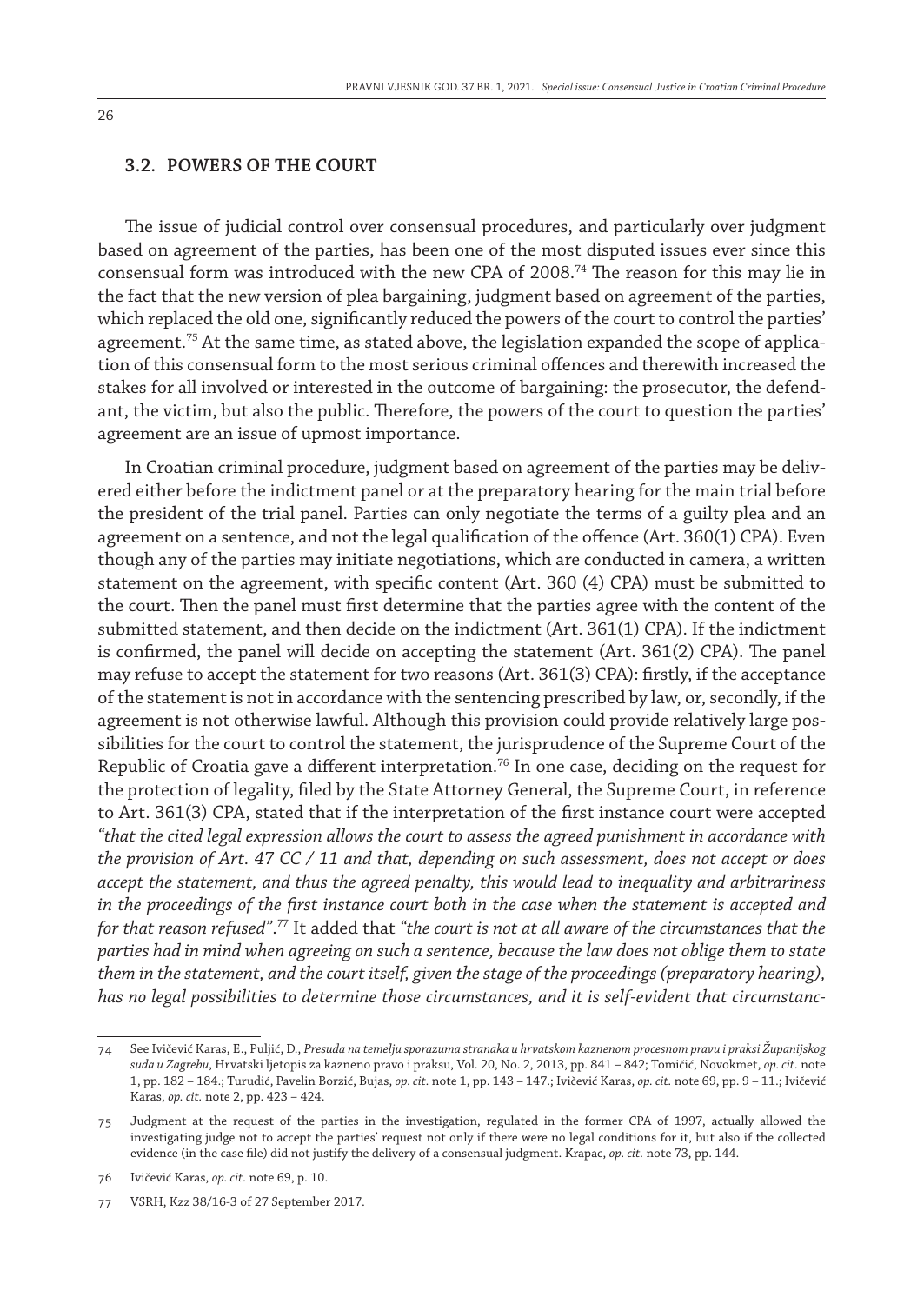*es which are not known cannot even be judged"*. 78 Deciding on the request, the Supreme Court quashed the final decision of the county court and remanded the case for a new decision. Yet, the county court made the same decision once again, so the Supreme Court, deciding on another request for the protection of legality, reversed the final decision of the county court, accepted the statement for rendering a judgment based on agreement of the parties and finally rendered a judgment.79 The same reasoning was upheld in another case, when the Supreme Court, deciding on the request for the protection of legality, quashed the final decision of the county court and remanded the case for a new decision. $80$  In this manner, potentially great possibilities for the court to assess the adequacy of the parties' agreement on the basis of the cited legal provision, especially with regard to the proposed punishment or other criminal law measure, have been reduced to a minimum.

Furthermore, if the court accepts the statement (on the agreement), the judgment may impose only the punishment or other measure as specified by the parties in the statement. $81$ Imposing another punishment or criminal law measure would constitute a substantive violation of criminal procedure provisions which would lead to the quashing of the judgment and a retrial.<sup>82</sup> It would be the same if the court deviated from the defendant's statement on the claim for indemnification, which is an integral part of the agreement.<sup>83</sup> Yet, the fact that the court may not intervene in the proposed sanction may actually be understood as an argument in favour of granting the court more powers to question the agreement from different aspects, and particularly regarding the punishment.

Finally, judicial control of the agreement is particularly important if we bear in mind that the possibilities to appeal the judgment based on agreement of the parties are rather limited. In the Croatian criminal procedure, parties may not challenge the judgment for an erroneous decision on a punishment or other criminal law measure, or for an erroneously or incompletely established factual situation, unless the defendant found out about the evidence of exclusion of unlawfulness and guilt only after the judgment was delivered (Art. 364 CPA).

Looking from the comparative perspective, unlike Italian, French, Swiss and particularly German law, Croatian law provides for very limited possibilities for the court to reject the agreement of the parties. In German law, the court not only controls the agreement, but it is directly involved in negotiations and reaching an agreement between the parties. This, though, opens additional questions which will not be discussed here.<sup>84</sup> On the other hand, in Italian, French and Swiss law, the court may reject the agreement not only for its unlawfulness, but also if the proposed punishment does not correspond to the purpose of the punishment as proclaimed in the criminal code, and this is always in the case of less serious and more

<sup>78</sup> *Ibid.*

<sup>79</sup> VSRH, Kzz 17/2018-5 of 8 and 9 May 2018.

<sup>80</sup> VSRH, Kzz 2/2018-3 of 24 January 2018. In this case, however, the president of the panel gave a separate opinion in which he explained the reasons why he voted to reject the request for the protection of legality.

<sup>81</sup> See VSRH, I Kž 411/12-6 of 27 August 2013 and 11 March 2014.

<sup>82</sup> In one case, the judgment based on agreement of the parties was not rendered on the initial statement on the agreement which was signed by the defendant, but on another statement which was signed only by the defence counsel and it contained a harsher punishment that the one the defendant actually agreed on with the state attorney. VSRH, I Kž-Us 134/14-6 of 13 January 2015.

<sup>83</sup> VSRH, I Kž-Us 60/12-4 of 10 October 2012.

<sup>84</sup> See Tomičić, Novokmet, *op. cit.* note 1, p. 169 – 170.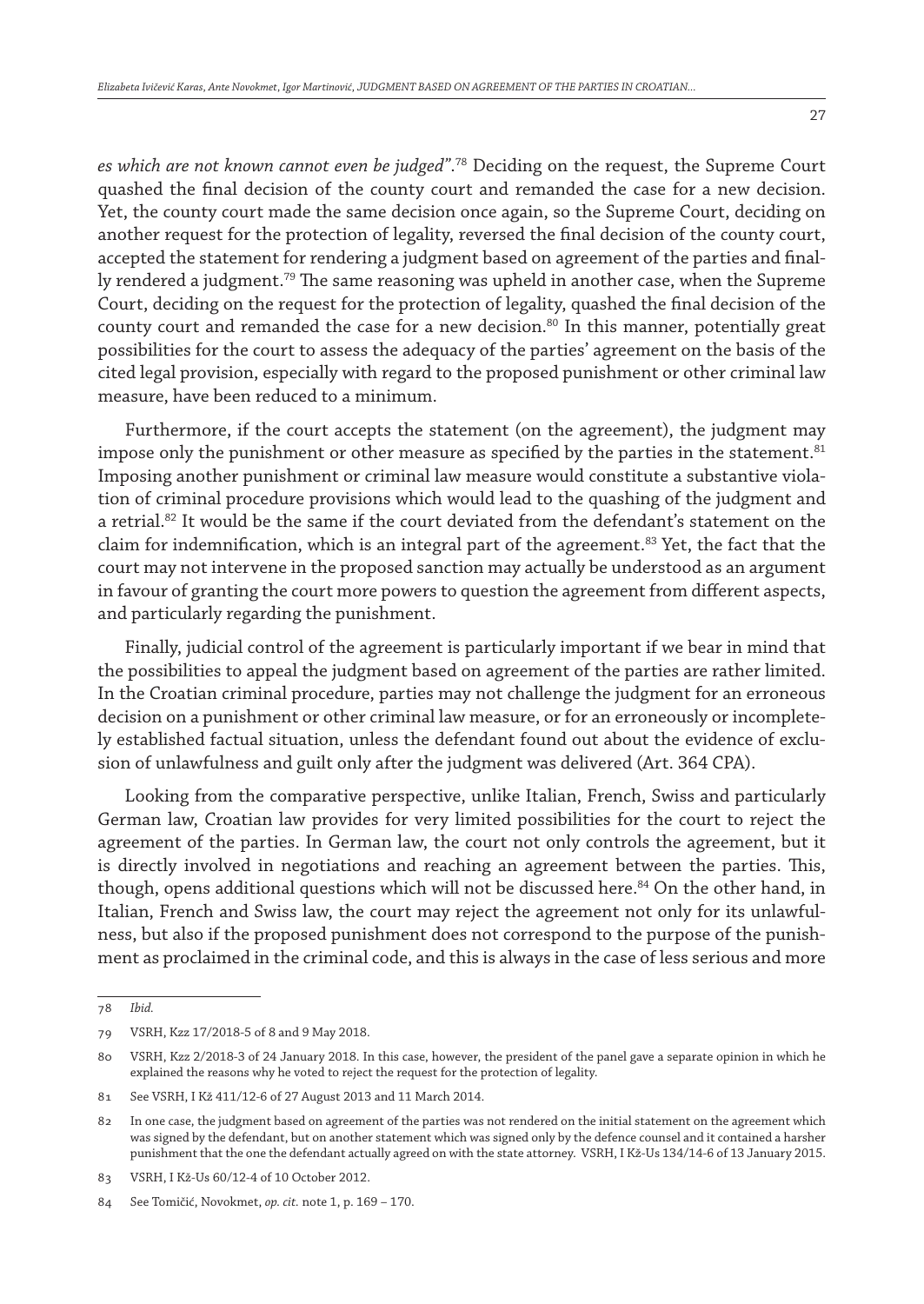serious criminal offences. If we take one more look at the Croatian solution, it is clear that the legislative text would actually allow a similar interpretation. Yet, the jurisprudence of the Supreme Court, as we have seen, has not allowed it. Now, the solution in force, on one hand, provides agreements for the most serious criminal offences, while, on the other hand, the role of the court is dramatically reduced to the minimum. All the deficiencies that may appear in the agreed punishment, which are feared to be more obvious and radical the more serious the criminal offence in question is, now cannot be remedied through substantive and effective control of the court. It may therefore be concluded that the Croatian legislator should reconsider the role of the court in providing judicial control over this consensual form.

#### **3.3. Procedural and defence rights**

Issues concerning procedural and defence rights during plea bargaining are numerous, complex and difficult. Most of them concern consensual justice in general. This research has no pretentions to analyse all of them in detail. Instead, it will focus on several specific points.

According to Croatian law, for the entire negotiation with the state attorney, the defendant must be assisted by a defence counsel (Art. 360 CPA). The defence counsel is one of the signatories of the statement on the agreement submitted to the court. The defendant may initiate the negotiations with the state attorney, but the state attorney is not obliged to engage in the negotiations. Therefore, there is no obligation of the state attorney that would actually be complementary to the defendant's right to agree on the punishment and other criminal law measures, a right which is actually proclaimed in Art.  $64(1)11$  CPA.<sup>85</sup> Looking from the comparative legal perspective, the possibility to bargain on the punishment and to reach an agreement is a possibility, not a defence right.

As concerns mandatory defence, this is explicitly prescribed in French and Swiss law. It may be justified by the fact that the defendant will not only plead guilty, but also waive a number of guarantees of a fair trial applicable to the full extent only at the trial stage. The defence counsel should compensate for this waiver at least to a certain extent. In addition, the defendant should be advised with regard to the negotiated punishment. In Croatian law, the role of the defence counsel is particularly important if we know that the court questions the agreement only to a very limited extent. Besides this role of procedural assistant to the defendant, the defence counsel has a broader role in guaranteeing that the negotiation and agreement process will be lawful. If the defence counsel has been present, the defendant's subsequent allegations of unlawful conduct in the negotiations and agreement procedure will therefore be less credible.<sup>86</sup>

Another defence rights issue concerns situations where an agreement cannot be reached, or where it is not accepted by the court. If the parties withdraw the statement for a judgment to be delivered based on their agreement, the statement and all other data related to it must

<sup>85</sup> See Ivičević Karas, *op. cit.* note 2, pp. 426 – 427.

<sup>86</sup> The Supreme Court in such cases always verifies whether the defence counsel was present throughout the bargaining process and before the court. See, for example, the judgment of the Supreme Court VSRH, I Kž-Us 103/2019-4 of 4 September 2019. See also decision VSRH, I Kž-Us 109/15-4 of 29 September 2015.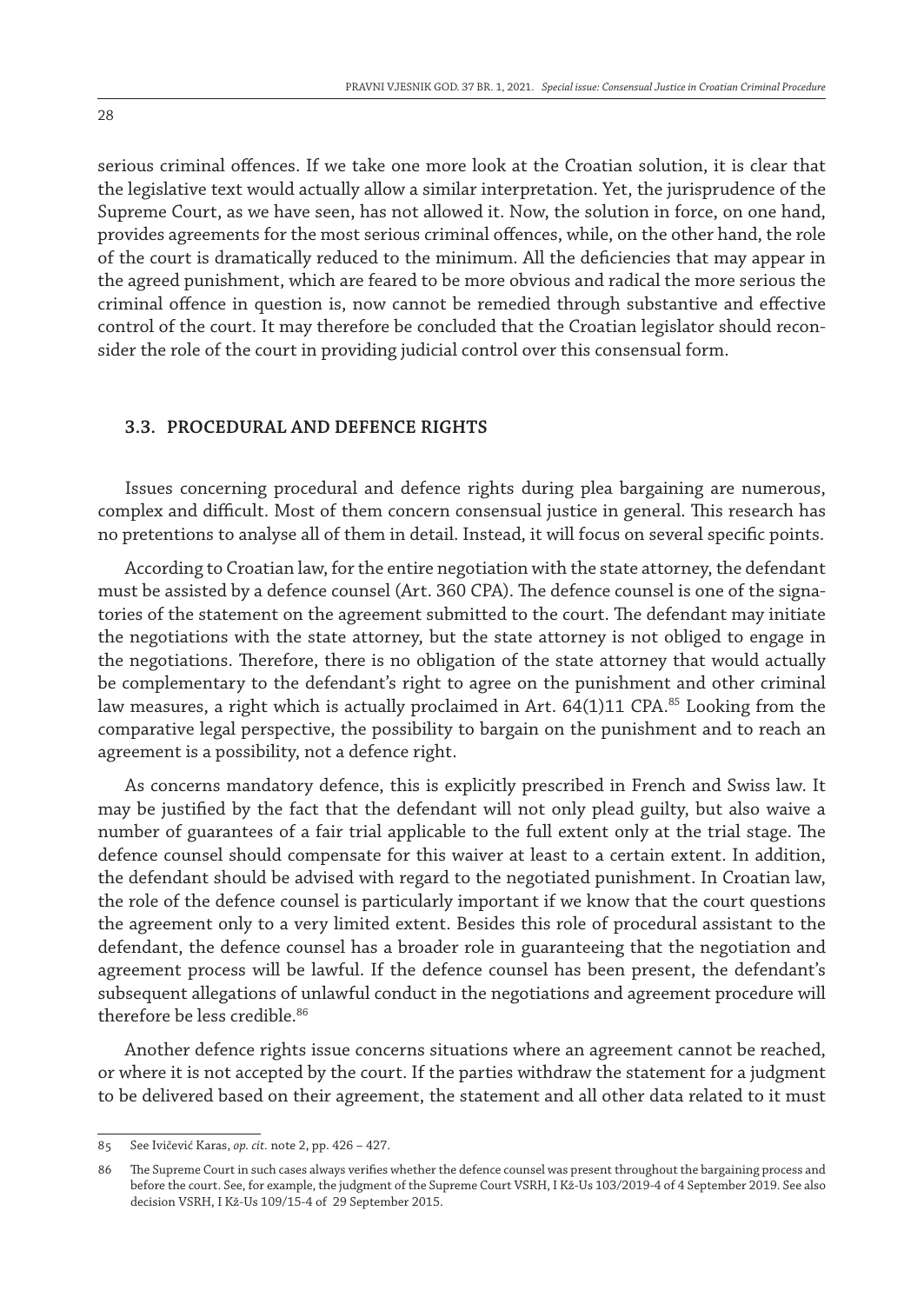be excluded from the case file and delivered to the investigating judge (Art. 362 (2) CPA). This includes the proposal for negotiation and all submissions related to that negotiation, so that the court at later stages of the process (at the trial and appeal) would not be "infected" with the content of the negotiations. $87$  The fact that the defendant was willing to negotiate, and that he or she actually engaged in those negotiations, should not be to the defendant's detriment. The same procedure should be applied if the court does not accept the statement on the reached agreement.

## **3.4. Victims' rights and public interest**

Victims' rights and public interest may be considered together, as will be explained. As concerns the victim, in Croatian law he or she is not included in the negotiations between the parties on the agreement. Only once the parties reach agreement does the state attorney inform the victim or the injured party (Art. 365(5) CPA). An exception is prescribed for criminal offences against life and limb and against sexual liberties, for which a punishment of more than five years' imprisonment is prescribed by law, and for which the state attorney must obtain the victim's consent for the negotiation (Art. 360(6) CPA). If the victim is deceased or is incapable of consent, the state attorney should refer to a close relative of the victim.

As concerns all victims, they are not included in the negotiation process, which takes place, as stated, in camera. Once the parties reach an agreement and it is brought to the court, the indictment panel decides on the indictment at a hearing which is closed to the public. The injured party or the victim is not summoned.

From a comparative perspective, it can be noticed that victims have rather different legal positions in different legal systems. In French and Swiss law, victims have the right to participate in the procedure before the court and the procedure is public. In Switzerland, victims can even prevent the parties reaching an agreement. On the other hand, in Italian law, the hearing in the *patteggiamento* procedure is closed to the victims, just as it is closed to the public. Hence, at least at first sight, the position of the victim in Croatian law might seem similar to the one in Italy. Yet, there are important differences. In Italian law, the parties may reach an agreement, *patteggiamento*, only for less serious and for some more serious offences. In addition, the court has the power to control not only the lawfulness of the agreement, but also the adequacy of the punishment proposed, so the lack of the victim's contribution, as well as the absence of the public, may be compensated for at least to a certain extent through the role of the court. On the other hand, the absence of victims and the absence of the public when the court delivers a judgment based on agreement of the parties in Croatian law is combined with the very limited power of the court to question the agreement, and all the more so in cases which may concern even the most serious criminal offences.

To conclude, opening a judgment based on agreement of the parties to the public, and allowing the victim at least to be heard, should be among the first steps in any future legislative initiative in this field. As has already been stated, returning power to the court to question

<sup>87</sup> VSRH, I Kž 545/2019-4 of 30 October 2019.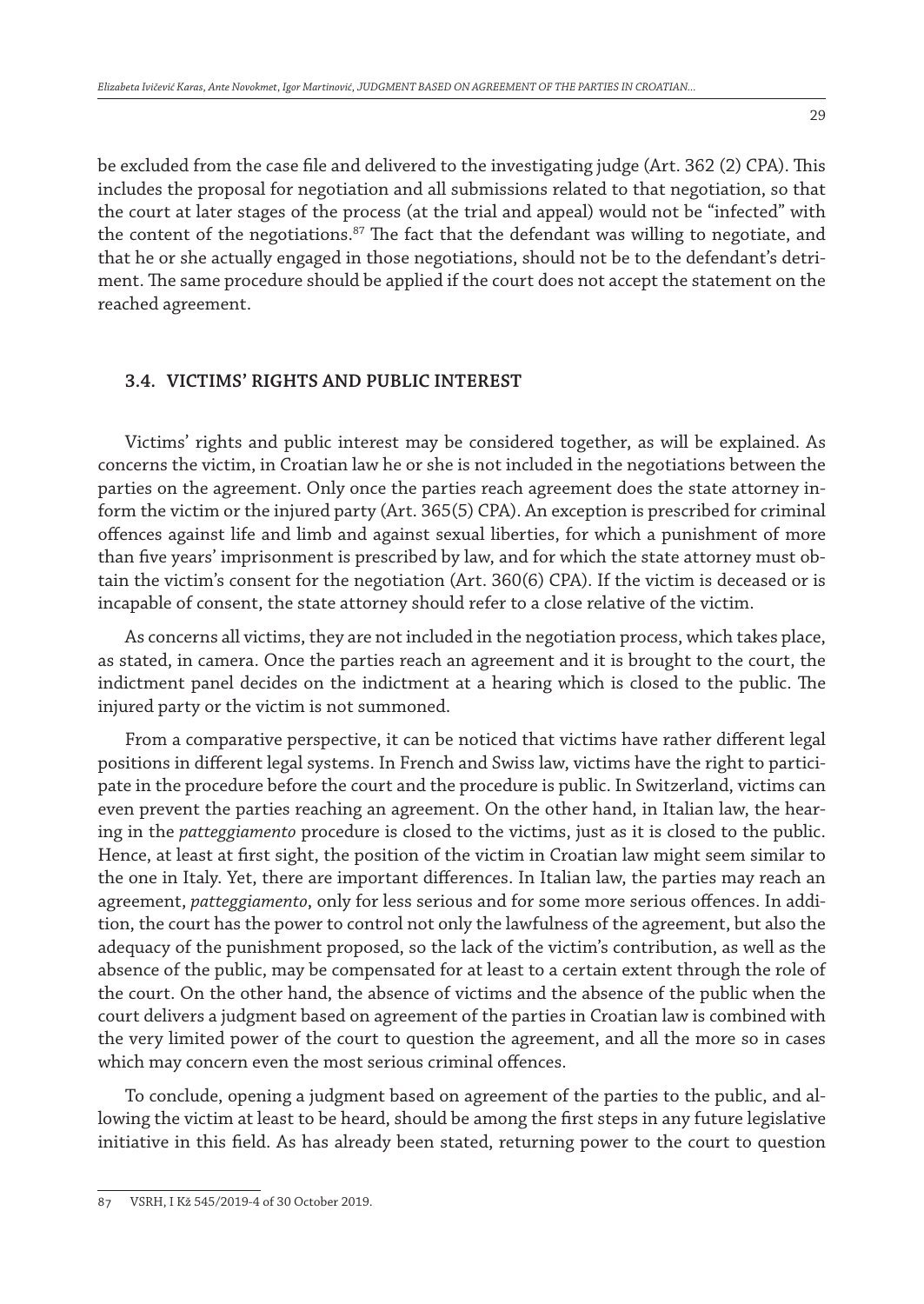agreements and limiting the scope of this consensual form should certainly be considered within the same initiative.

# **4. CONCLUSION**

This comparative legal study has shown that the regulation of Croatian judgments based on agreement of the parties differs significantly from similar European consensual forms in many aspects. One of them concerns the gravity of the criminal offences that may be subject to bargaining, and another is the very specific purpose of this consensual form – obtaining witness testimony. In Croatian law, plea bargaining is allowed even for the most serious criminal offences, and for the purpose of obtaining witness testimony in another criminal procedure.

As concerns the role of the court in bringing a judgment based on agreement of the parties, looking from the comparative point of view, it should be concluded that Croatian law provides for very limited possibilities for the court not to accept an agreement of the parties. The legislative text could, though, be interpreted in a manner that would allow the court to question the parties' agreement not only for the reason of its unlawfulness, but also to question whether the proposed punishment would correspond to the purpose of punishment. Yet, the jurisprudence of the Supreme Court has not allowed this. This means that the legislative solution in force allows, on one hand, agreements for the most serious criminal offences while, on the other hand, the role of the court is dramatically reduced to the minimum. All the deficiencies that may appear in the agreed punishment, which can be expected to be more obvious and radical the more serious the criminal offence in question is, cannot be remedied without substantive and effective control of the court. This suggests that the Croatian legislator, in its future initiatives, should enable the court to exercise complete judicial control over this consensual form.

As regards the defendant, his or her position is indeed reinforced through mandatory defence. Yet, compared to other analysed legal systems, the role of the defence counsel is particularly important in the Croatian version of plea bargaining if we bear in mind the limited power of the court to question the agreement and the alleged lack of power to intervene for reason of the inadequate punishment proposed, even in cases of the most serious criminal offences.

Finally, opening to the public a hearing where the court decides on the agreement of the parties and delivers a judgment based on that agreement, as well as allowing the victim to be at least heard, is among the first steps to be taken in any future legislative initiative in this field. The presence of victims, and particularly the presence of the public when the court renders a judgment of conviction, contributes to the transparency of criminal proceedings which should be the legislator's priority in any democratic society founded on the rule of law.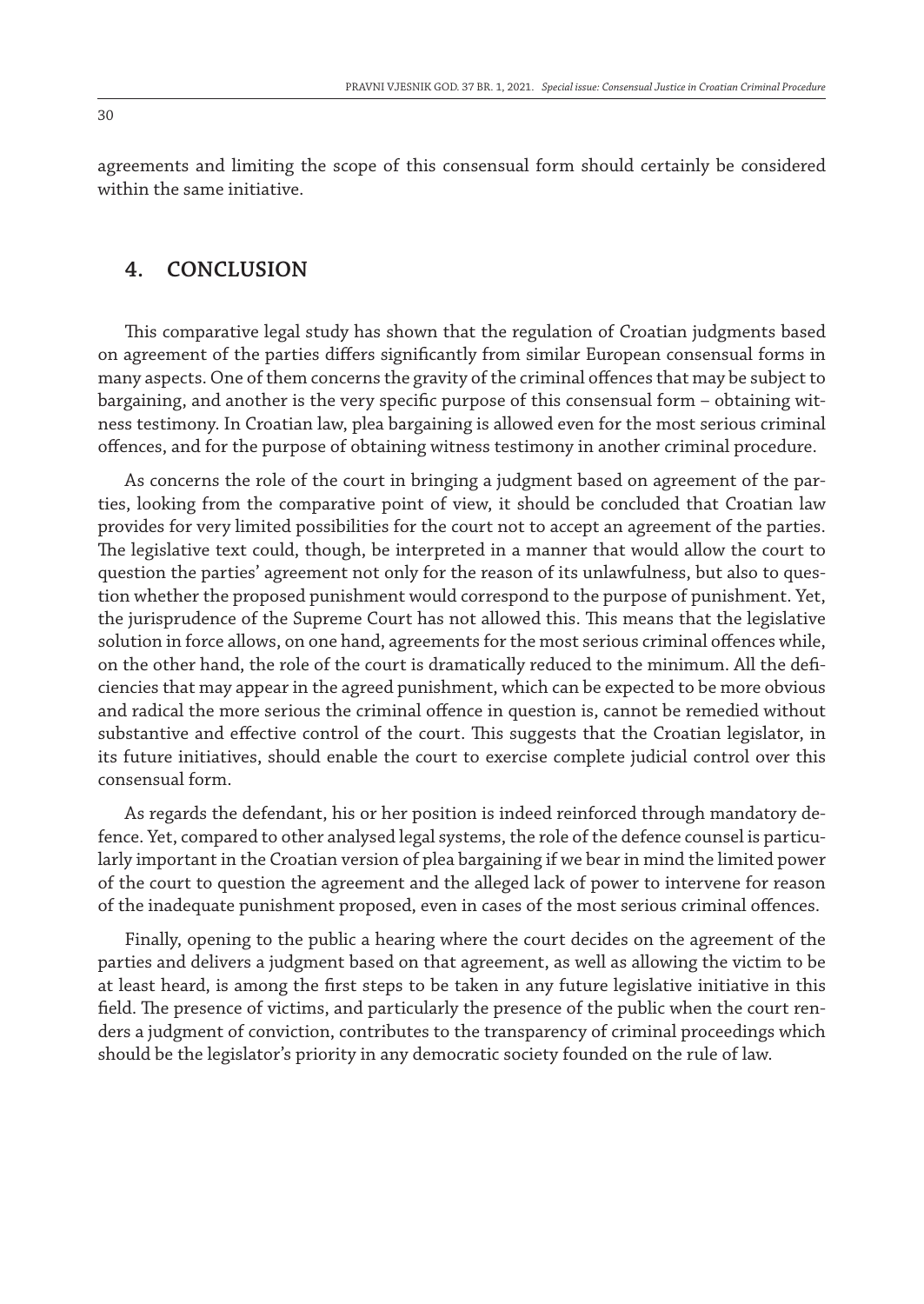#### **REFERENCES**

- 1. Albonetti, C. A., *Prosecutorial Discretion: The Effects of Uncertainty*, Law & Society Review, Vol. 21, No. 2, 1987, pp. 291-314.
- 2. Alschluer, A. W., *The Prosecutor's Role in Plea Bargaining*, The University of Chicago Law Review, Vol. 36, No. 1, 1968, pp. 50-112.
- 3. Alschuler, A. W., *Plea Bargaining and Its History*, Law & Society Review, Vol. 13, No. 2, 1979, pp. 211-245.
- 4. Berdejó, C., *Criminalizing Race: Racial Disparities in Plea Bargaining*, Boston College Law Review, Vol. 59, No. 4, 2018, pp. 1187-1249.
- 5. Beulke, W., *Strafprozessrecht*, C.F. Müller Verlag, Heidelberg, 2010.
- 6. Bibas, S., *Plea Bargaining outside the Shadow of Trial*, Harvard Law Review, Vol. 117, No. 8, 2004, pp. 2464-2547.
- 7. Böckemühl, Kier, *Verständigungen in Strafverfahren Ein Plädoyer gegen die Kodifizierung einer "StPO light" in Österreich*, Anwaltsblatt 2010.
- 8. Code de procédure pénale suisse, *Commentaire Romand* (Jeanneret, Y. ; Kuhn, A. ; Perrier Depeursinge, C. eds.), Helbing Lichtenhahn, 2019.
- 9. Damaška, M., *O nekim učincima stranački oblikovanog pripremnog kaznenog postupka*, Hrvatski ljetopis za kazneno pravo i praksu, Vol. 14, No. 1, 2007, pp. 3-14.
- 10. Donatsch, *Vereinbarungen im Strafprozess*, in: Festschrift zum 50jährigen Bestehen der Schweizerischen Kriminalistischen Gesellschaft, Bern, 1992, pp. 159 – 177.
- 11. Fischer, G., *Plea Bargaining's Triumph*, The Yale Law Journal, Vol. 109, 2000, pp. 857-1086.
- 12. Hamdan, S., *Absprachen im französischen Strafverfahren?,* Nomos, 2018.
- 13. Hauser, Schweri, *Schweizerisches Strafprozessrecht*, Basel/Frankfurt, 1999.
- 14. Herrman, J., *Bargaining Justice A Bargain for German Criminal Justice?,* University of Pittsburgh Law Review, vol. 53, no. 3, 1992, pp. 755-776.
- 15. Hettinger, M., *Die Absprache im Strafverfahren als rechtsstaatliches Problem*, JuristenZeitung, Vol. 66, No. 6, 2011, pp. 292-301.
- 16. Iontcheva Turner, J., *Judicial Participation in Plea Negotiations: A Comparative View*, American Journal of Comparative Law, Vol. 54, No. 1, 2006, pp. 199-267.
- 17. Ivičević Karas, E., *Consensual Justice in Croatian Criminal Procedural Law: the Need for a Systematic*  Approach, in "EU 2020 – Lessons from the Past and Solutions for the Future, EU and Comparative Law Issues and Challenges Series (ECLIC) – ISSUE 4, University of Josip Juraj Strossmayer Faculty of Law, Osijek, 2020, pp. 405 – 432.
- 18. Ivičević Karas, E., Puljić, D., *Presuda na temelju sporazuma stranaka u hrvatskom kaznenom procesnom pravu i praksi Županijskog suda u Zagrebu*, Hrvatski ljetopis za kazneno pravo i praksu, Vol. 20, No. 2, 2013, pp. 823 – 849.
- 19. Johnson, T., *Public Perceptions of Plea Bargaining*, American Journal of Criminal Law, Vol. 46, No. 1, 2019, pp. 133-156.
- 20. Kavanaugh, J., *Plea Bargaining: The Prosecutor's Perspective*, Police Law Quarterly, Vol. 6, No. 4, 1977, pp. 5-25.
- 21. Krapac, D., *Presuda na zahtjev stranaka u stadiju istrage u hrvatskom kaznenom postupku*, in: Decennium Moztanicense (ed. Pavišić, B.), Rijeka, 2008, pp. 137 – 150.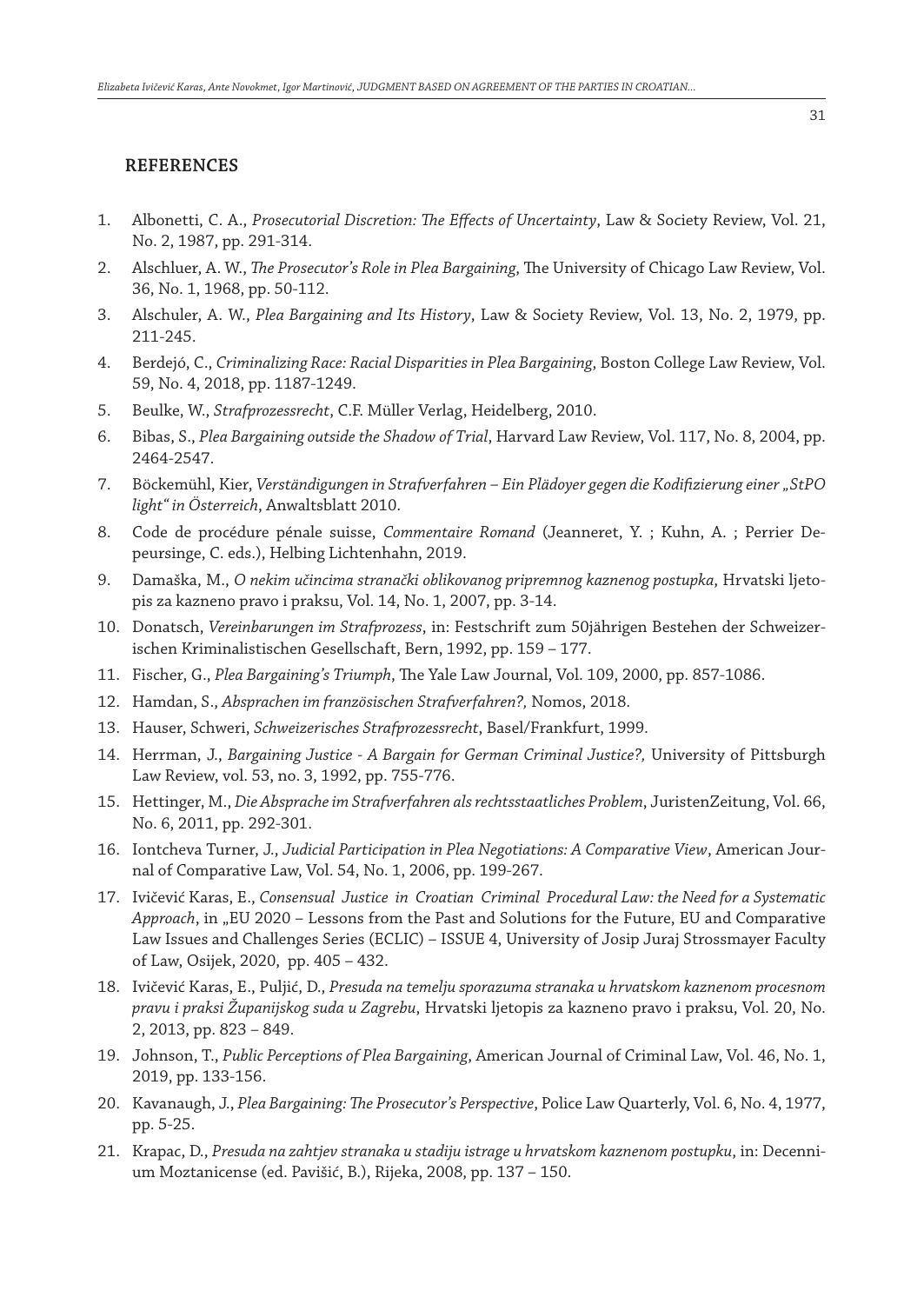- 22. Krstulović Relija, A., *Primjena kazne na zahtjev stranaka kao mehanizam konsenzualnog stranačkog upravljanja postupkom u talijanskom kaznenom procesnom pravu*, Hrvatski ljetopis za kazneno pravo i praksu, Vol. 9, No. 2, 2002, pp. 373 – 399.
- 23. Lafave, W. R., *The Prosecutor's Discretion in The United States*, The American Journal of Comparative Law, Vol. 18, No. 3, 1970, pp. 532-548.
- 24. McCoy, C., *Plea Bargaining as Coercion: The Trial Penalty and Plea Bargaining Reform*, Criminal Law Quarterly, Vol. 50, No. 1 & 2, 2005, pp. 67-107.
- 25. Mosbacher, A., *The Decision of the Federal Constitutional Court of 19 March 2013 on Plea Agreements*, German Law Journal, Vol. 15, No. 1, pp. 5-14.
- 26. Murmann, U., *Reform oder Wiederkehr? Die gesetzliche Regelung der Absprachen im Strafverfahren*, Zeitschrift für Internationale Strafrechtsdogmatik, No. 10, 2009, pp. 526-538.
- 27. Papadopoulos, I., *« Plaider coupable » La pratique américaine Le texte français*, PUF, 2004.
- 28. Parker, J. F., *Plea Bargaining*, American Journal of Criminal Law, Vol. 1, No. 2, 1972, pp.187-209
- 29. Pizzi, W. T., *Understanding Prosecutorial Discretion in the United States: The Limits of Comparative Criminal Procedure as an Instrument of Reform*, Ohio State Law Journal, Vol. 54, No. 5, pp. 1325-1373.
- 30. Rauxloh, R. E*., Formalization of Plea Bargaining in Germany: Will the New Legislation Be Able to Square the Circle?,* Fordham International Law Journal, Vol. 34, No. 2, 2011, pp. 296-331.
- 31. Sanna, A., *Il "patteggiamento" tra prassi e novelle legislative*, Wolters Kluwer CEDAM, 2018.
- 32. Simonato, M., *Deposizione della vittima e giustizia penale,* Wolters Kluwer CEDAM, 2014.
- 33. Tomičić, Z., Novokmet, A., *Nagodbe stranaka u kaznenom postupku dostignuća i perspektive*, Pravni vjesnik, Vol. 28, No. 3-4, 2012, pp. 149 – 190.
- 34. Turudić, I., Pavelin Borzić, T., Bujas, I., *Sporazum stranaka u kaznenom postupku trgovina pravdom ili?* Pravni vjesnik, Vol. 32, No. 1, 2016, pp. 121 – 153.
- 35. Viano, E. C., *Plea Bargaining in the United States: A Perversion of Justice*, Revue internationale de droit pénal, Vol. 83, No. 1-2, 2012, pp. 109-145.
- 36. Walker Wilson, M. J., *Defense Attorney Bias and the Rush to the Plea*, Kansas Law Review, Vol. 65, No. 2, pp. 271-325.
- 37. Weichbrodt, K., *Das Konsensprinzip strafprozessualer Absprachen*, Duncker & Humblot, Berlin, 2006.
- 38. Weigend, T., Iontcheva Turner, J., *The Constitutionality of Negotiated Criminal Judgments in Germany*, German Law Journal, Vol. 15, No. 1, pp. 81-105.

#### **LIST OF REGULATIONS AND ACTS**

- 1. Code de procédure pénale, du 5 octobre 2007 (Etat le 1er février 2020), https://www.droit-bilingue. ch/rs/lex/2005/23/20052319-unique-en-fr.html. Accessed 7 December 2020.
- 2. Code de procedure penale, Version en vigueur au 08 décembre 2020, https://www.legifrance.gouv. fr/codes/texte\_lc/LEGITEXT000006071154/. Accessed 6 December 2020.
- 3. Codice di procedura penale, Aggiornato al D.L. 17 marzo 2020, n. 18, accessible at: https://www. altalex.com/documents/codici-altalex/2014/10/30/codice-di-procedura-penale. Accessed 5 December 2020.
- 4. Criminal Procedure Act, Official Gazette 110/97, 27/98, 58/99, 112/99, 58/02, 143/02, (62/03), 178/04, 115/06.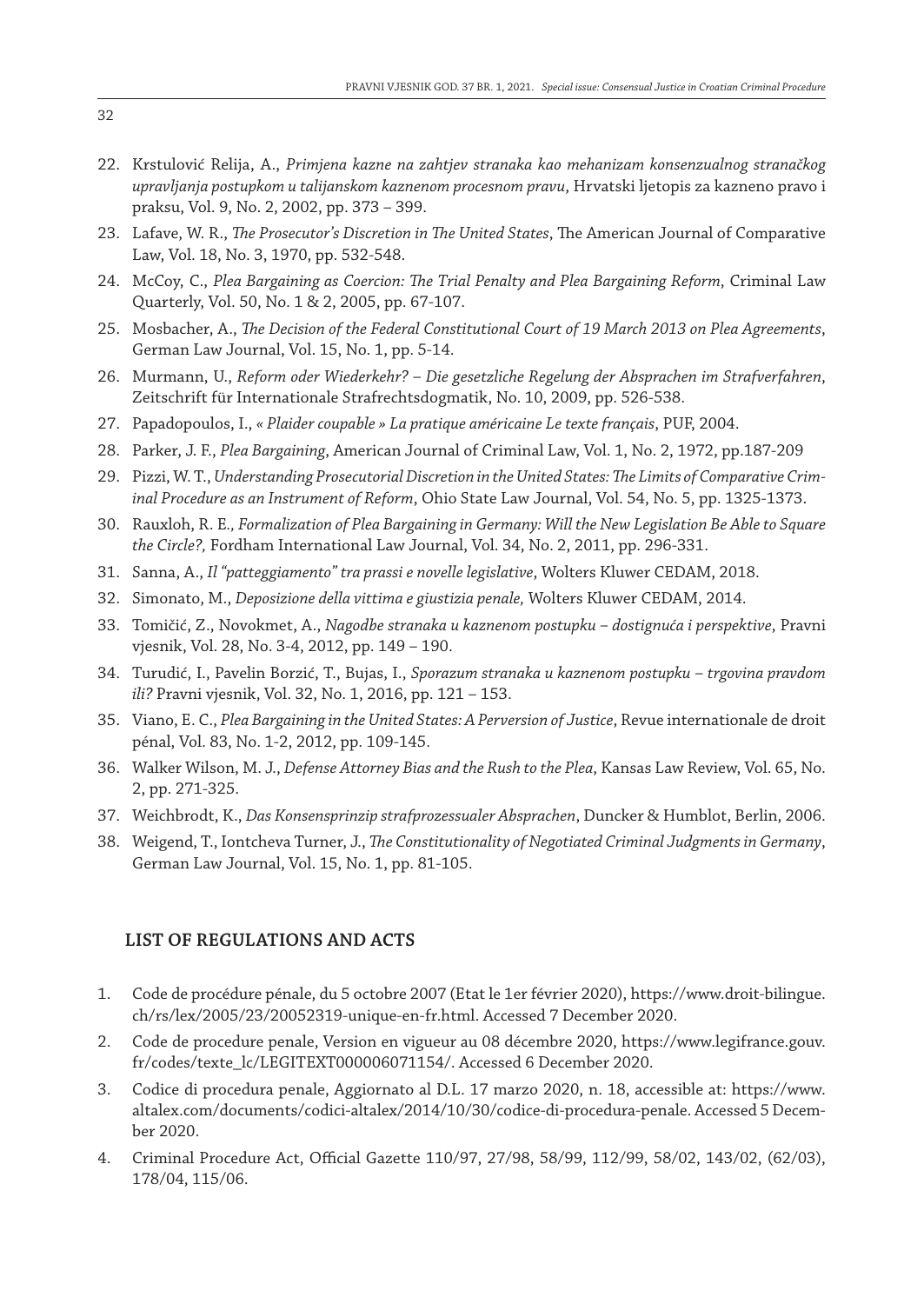- 5. Criminal Procedure Act, Official Gazette 152/08, 76/09, 80/11, 121/11, 91/12, 143/12, 56/13, 145/13, 152/14, 70/17, 126/19, 126/19.
- 6. Gesetz zur Regelung der Verständigung im Strafverfahren, July 29, 2009, BUNDESGESETZBLATT, Teil I, [BGBL. I].
- 7. Naputak o pregovaranju i sporazumijevanju s okrivljenikom o priznanju krivnje i sankciji, O-2/09, od 17. veljače 2010., p. 3, http://www.dorh.hr/PresudaPoSporazumu.Accessed 10 December 2020.

#### **DECISIONS OF THE SUPREME COURT OF THE REPUBLIC OF CROATIA**

- 1. VSRH, I Kž-Us 60/12-4 of 10 October 2012.
- 2. VSRH, I Kž 411/12-6 of 27 August 2013 and 11 March 2014.
- 3. VSRH, I Kž-Us 134/14-6 of 13 January 2015.
- 4. VSRH, I Kž-Us 109/15-4 of 29 September 2015.
- 5. VSRH, Kzz 38/16-3 of 27 September 2017.
- 6. VSRH, Kzz 2/2018-3 of 24 January 2018.
- 7. VSRH, Kzz 17/2018-5 of 8 and 9 May 2018.
- 8. VSRH, I Kž-Us 103/2019-4 of 4 September 2019.
- 9. VSRH, I Kž 545/2019-4 of 30 October 2019.
- 10. VSRH, II-4 Kr 61/2020-4 of 4 September 2020.

#### **WEBSITE REFERENCES**

- 1. 2019 Annual report and sourcebook of federal sentencing statistics https://www.ussc.gov/sites/ default/files/pdf/research-and-publications/annual-reports-and-sourcebooks/2019/2019-Annual-Report-and-Sourcebook.pdf, p. 56. Accessed 1 November 2020.
- 2. https://www.law.cornell.edu/rules/frcrmp. Accessed 1 November 2020.
- 3. Ivičević Karas, E., *Trial Waiver Systems in Croatia, Towards a Rights-based Approach to Trial Waiver Systems*, LEAP, 2019, pp. 8 – 9, accessible at: https://www.fairtrials.org/sites/default/files/publication\_pdf/20190513\_Trial\_Waivers\_Croatia\_Final.pdf. Accessed 4 December 2020.
- 4. Patteggiamento, https://www.treccani.it/enciclopedia/patteggiamento/. Accessed 5 December 2020.